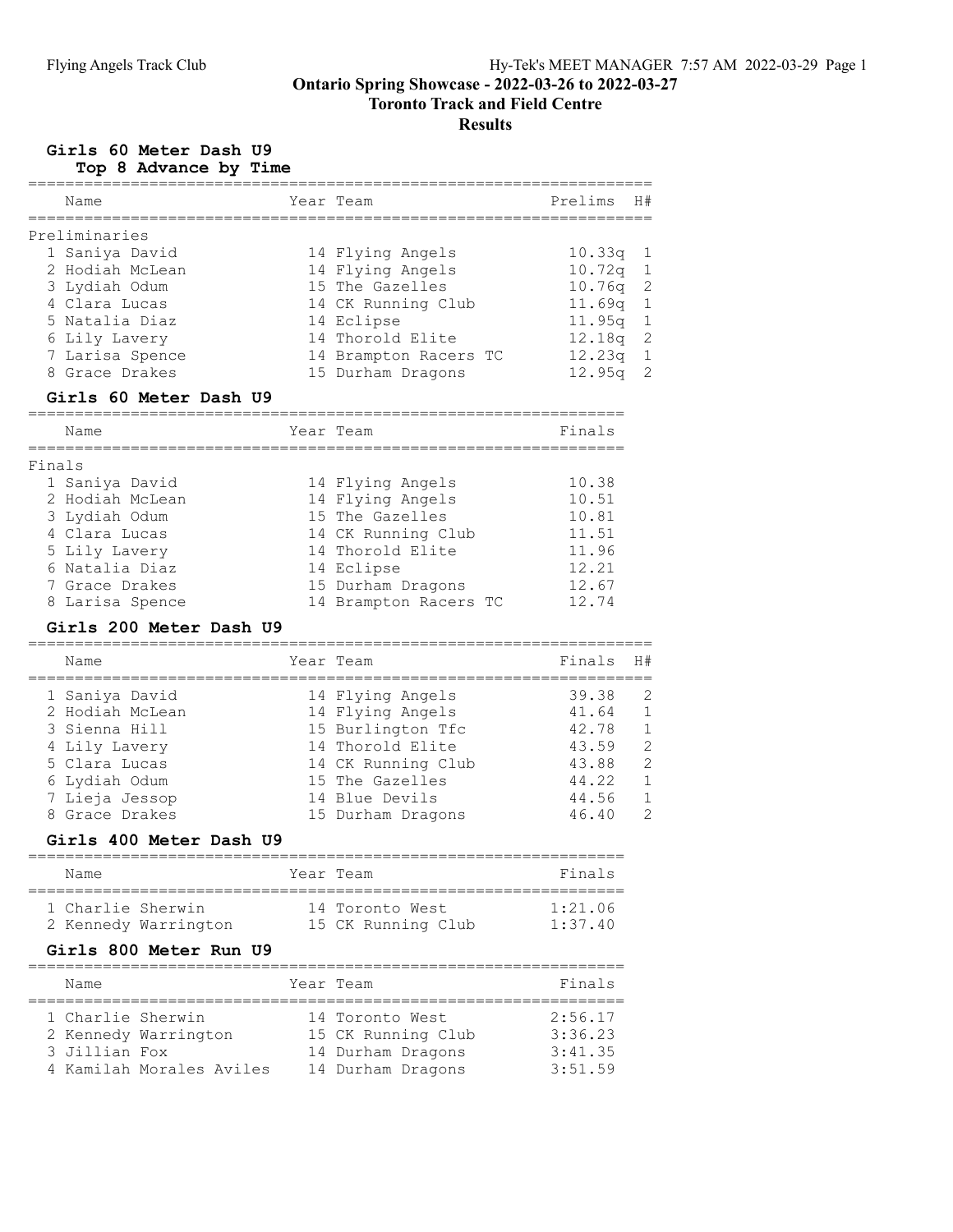#### Toronto Track and Field Centre

## Results

## Girls 60 Meter Hurdles 12" U9

|        | Name                                                              |               | Year Team                                               | Finals                  |                                 |
|--------|-------------------------------------------------------------------|---------------|---------------------------------------------------------|-------------------------|---------------------------------|
|        | 1 Lieja Jessop<br>2 Natalia Diaz<br>3 Kaviya Thevaseelan          | ------------- | 14 Blue Devils<br>14 Eclipse<br>14 United Tamil SC      | 13.21<br>13.64<br>14.51 |                                 |
|        | Girls Long Jump U9                                                |               |                                                         |                         |                                 |
|        | Name                                                              |               | Year Team                                               | Finals                  |                                 |
|        | 1 Kaviya Thevaseelan<br>2.31m 2.26m 2.31m 2.31m 2.50m 2.31m       |               | 14 United Tamil SC                                      | 2.50m                   |                                 |
|        | 2 Natalia Diaz<br>2.32m FOUL 1.73m 2.25m                          |               | 14 Eclipse<br>1.77m 2.16m                               | 2.32m                   |                                 |
|        | Girls 60 Meter Dash U11<br>Top 8 Advance by Time                  |               |                                                         |                         |                                 |
|        | --------------<br>Name                                            |               | Year Team                                               | Prelims                 | H#                              |
|        | Preliminaries                                                     |               |                                                         |                         |                                 |
|        | 1 Tehillah Bonney<br>2 Shesmeya Vishnuwardhana<br>3 Neriah Bantin |               | 12 Flying Angels<br>12 The Gazelles<br>13 Flying Angels | 9.65q<br>9.69q          | 2<br>$\mathbf 1$<br>$\mathbf 1$ |
|        | 4 London Tsau                                                     |               | 13 Flying Angels                                        | 9.96q<br>10.00q         | $1\,$                           |
|        | 5 Tiana Doyley                                                    |               | 12 Flying Angels                                        | 10.02q                  | $\mathbf{2}$                    |
|        | 6 Audrey Layne                                                    |               | 12 The Gazelles                                         | 10.12q                  | $\mathbf{2}$                    |
|        | 7 Ava Parker<br>8 Kamyra Phillips                                 |               | 12 Eclipse<br>13 Flying Angels                          | 10.43q<br>10.65q        | $\mathbf{2}$<br>$\overline{c}$  |
|        | 9 Lily Czeban-Ward                                                |               | 13 Brampton Racers TC                                   | 10.76                   | $1\,$                           |
|        | 10 Serenity Beacher                                               |               | 12 Flying Angels                                        | 10.83                   | $\mathbf 1$                     |
|        | 11 Kayla Romango                                                  |               | 12 Flying Angels                                        | 10.90                   | $\mathbf{2}$                    |
|        | 12 Emilia Buhagiar                                                |               | 12 Eclipse                                              | 11.29                   | $\overline{2}$                  |
|        | Girls 60 Meter Dash U11<br>------------------------------         |               | -----------------------------                           |                         |                                 |
|        | Name                                                              |               | Year Team                                               | Finals                  |                                 |
| Finals |                                                                   |               |                                                         |                         |                                 |
|        | 1 Shesmeya Vishnuwardhana                                         |               | 12 The Gazelles                                         | 9.48                    |                                 |
|        | 2 Tehillah Bonney                                                 |               | 12 Flying Angels                                        | 9.58                    |                                 |
|        | 3 Neriah Bantin                                                   |               | 13 Flying Angels                                        | 9.95                    |                                 |
|        | 4 Audrey Layne                                                    |               | 12 The Gazelles                                         | 10.08                   |                                 |
|        | 5 Tiana Doyley<br>6 London Tsau                                   |               | 12 Flying Angels<br>13 Flying Angels                    | 10.10<br>10.11          |                                 |
|        | 7 Ava Parker                                                      |               | 12 Eclipse                                              | 10.18                   |                                 |
|        | 8 Kamyra Phillips                                                 |               | 13 Flying Angels                                        | 10.64                   |                                 |
|        | Girls 200 Meter Dash U11                                          |               |                                                         |                         |                                 |
|        | =====================================<br>Name                     |               | ----------------------------------<br>Year Team         | Finals                  | H#                              |
|        | 1 Tehillah Bonney                                                 |               | 12 Flying Angels                                        | 33.19                   | 3                               |
|        | 2 Shesmeya Vishnuwardhana 12 The Gazelles                         |               |                                                         | 33.77                   | $\overline{c}$                  |

3 London Tsau 13 Flying Angels 34.90 2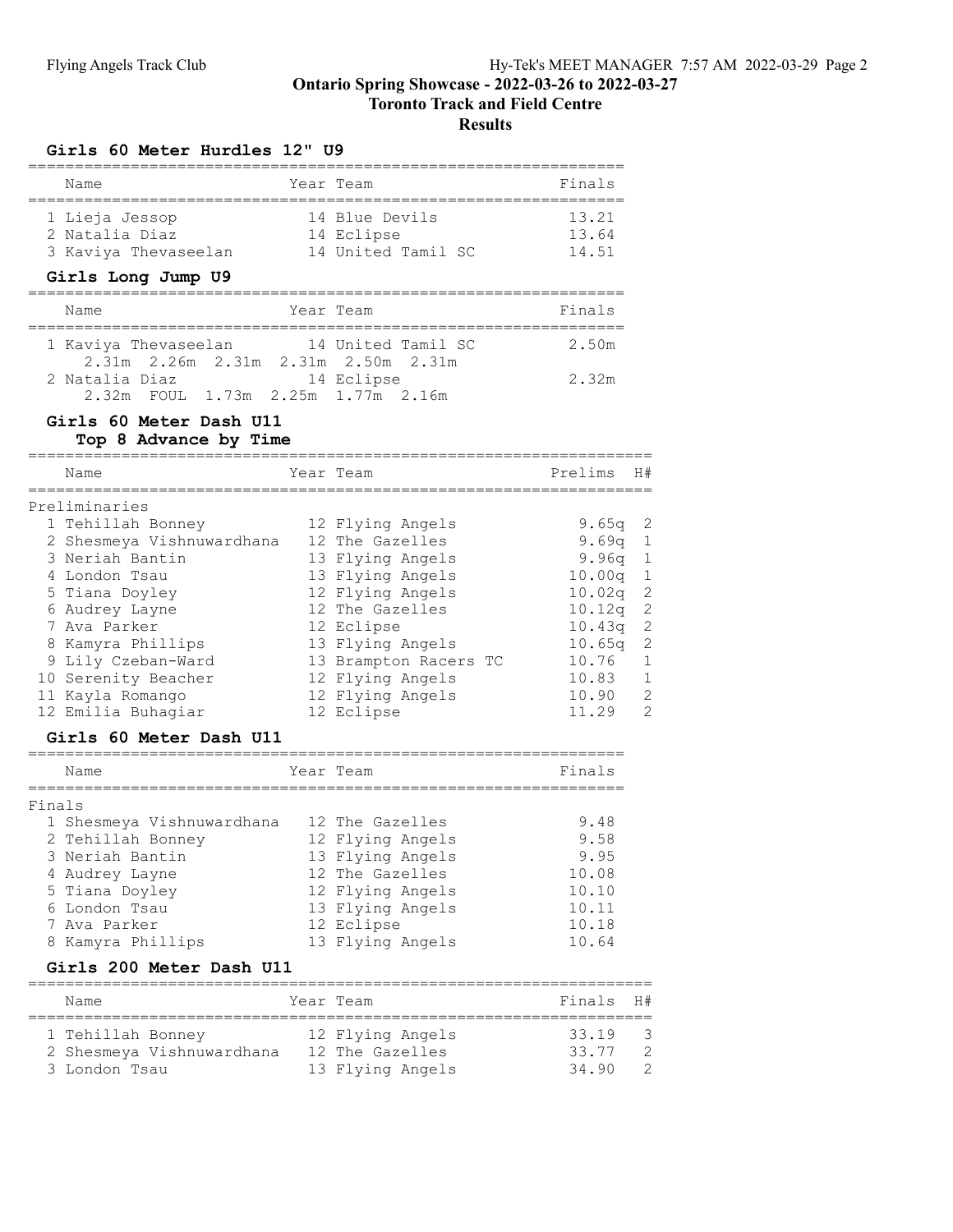Toronto Track and Field Centre

### Results

### ....Girls 200 Meter Dash U11

| 4 Neriah Bantin      | 13 Flying Angels      | 35.62 | -3             |
|----------------------|-----------------------|-------|----------------|
| 5 Ivy Hill           | 13 Burlington Tfc     | 36.50 | 2              |
| 6 Lily Czeban-Ward   | 13 Brampton Racers TC | 37.10 | 2              |
| 7 Kamyra Phillips    | 13 Flying Angels      | 37.87 | 3              |
| 8 Aszlyn Weaver      | 13 Thorold Elite      | 38.32 | 3              |
| 9 Kayla Romango      | 12 Flying Angels      | 38.38 | 1              |
| 10 Charlotte Jopling | 13 Flying Angels      | 39.83 | 1              |
| 11 Audrey Layne      | 12 The Gazelles       | 39.86 | 1              |
| 12 Serenity Beacher  | 12 Flying Angels      | 39.87 | $\overline{2}$ |

#### Girls 400 Meter Dash U11

#### ================================================================

| Name                                | Year Team                              | Finals             |
|-------------------------------------|----------------------------------------|--------------------|
| 1 Ember Tadros<br>2 Allissa Laronde | 13 Durham Dragons<br>12 Durham Dragons | 1:20.19<br>1:29.66 |
| 3 Aszlyn Weaver                     | 13 Thorold Elite                       | 1:30.50            |

#### Girls 1200 Meter Run U11

| Name            |                   | Year Team |                   | Finals  |
|-----------------|-------------------|-----------|-------------------|---------|
|                 |                   |           |                   |         |
|                 | 1 Payton Johnston |           | 13 Durham Dragons | 5:13.07 |
| 2 Rachel Koenig |                   |           | 12 Toronto West   | 5:26.66 |
|                 | 3 Olivia Arciero  |           | 12 Toronto West   | 5:31.05 |

#### Girls 60 Meter Hurdles 18" U11

| Name                                | Year Team |                                | Finals         |
|-------------------------------------|-----------|--------------------------------|----------------|
| 1 Ava Parker<br>2 Charlotte Jopling |           | 12 Eclipse<br>13 Flying Angels | 12.07<br>12.67 |

#### Girls 4x200 Meter Relay 4x200 U11

| Team                                                                                                                        | Finals                                               |
|-----------------------------------------------------------------------------------------------------------------------------|------------------------------------------------------|
| 1 Flying Angels Academy<br>$\mathbf{A}$<br>1) Kamyra Phillips 13<br>3) Tehillah Bonney 12                                   | 2:31.12<br>2) Tiana Doyley 12<br>4) Neriah Bantin 13 |
| 2 Flying Angels Academy<br>$^{\prime}$ B <sup><math>^{\prime}</math></sup><br>1) Serenity Beacher 12<br>3) Kayla Romango 12 | 2:47.17<br>2) Charlotte Jopling 13<br>4              |

#### Girls Long Jump U11

================================================================ Name **Example 2** Team Team Team Team Finals ================================================================ 1 London Tsau 13 Flying Angels 2.82m 2.78m 2.71m 2.51m 2.72m 2.82m 2.65m 2 Charlotte Jopling 13 Flying Angels 2.66m PASS 2.08m 2.66m 2.53m 2.62m 2.51m 3 Neriah Bantin 13 Flying Angels 2.63m FOUL 2.30m 2.58m 2.63m 2.60m 2.57m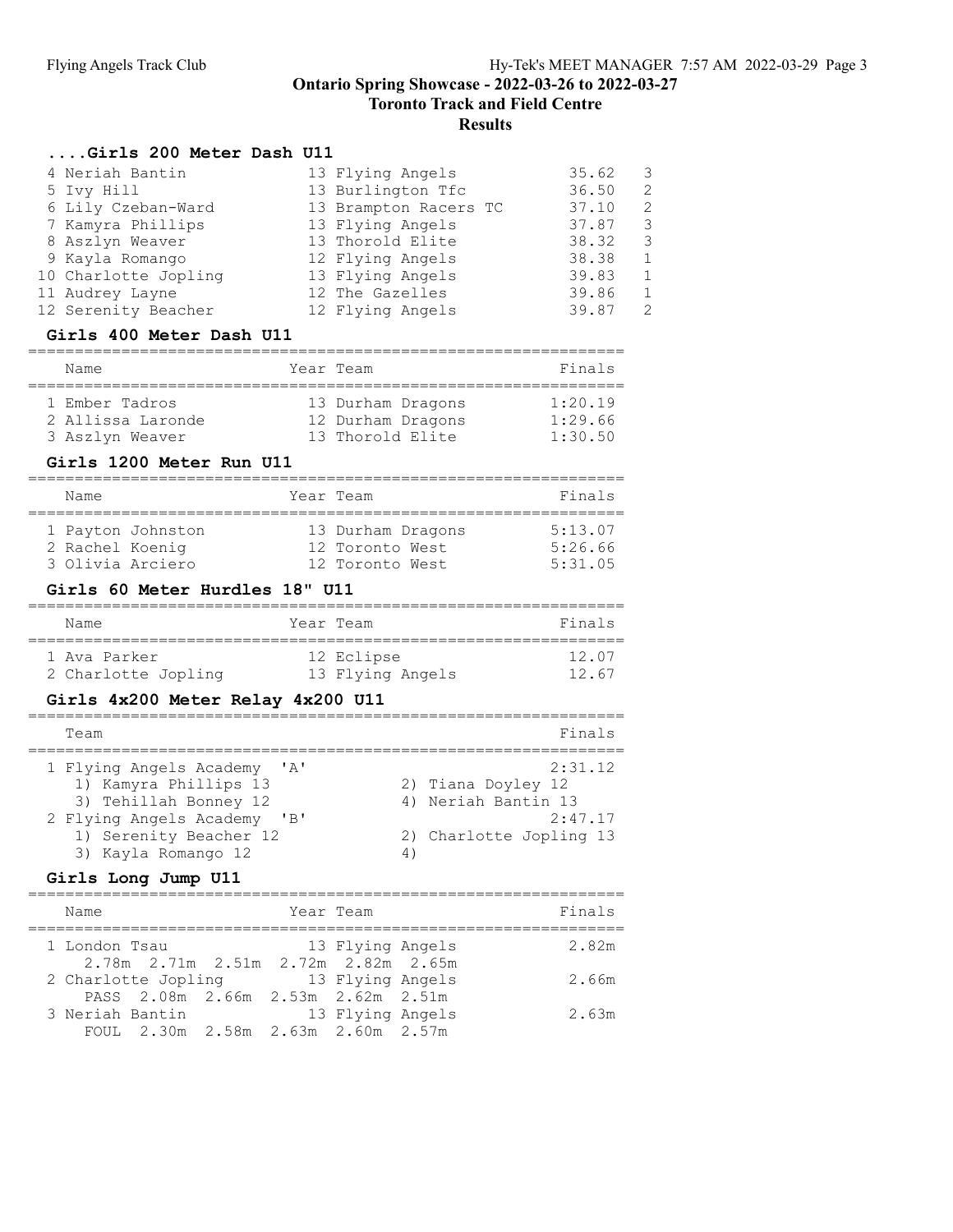Toronto Track and Field Centre

## Results

| Girls Long Jump U11                                                                           |                   |                                                    |                |                             |
|-----------------------------------------------------------------------------------------------|-------------------|----------------------------------------------------|----------------|-----------------------------|
| 4 Emilia Buhagiar<br>2.55m 2.48m 2.31m 2.19m 2.32m                                            |                   | 12 Eclipse<br>2.20m                                | 2.55m          |                             |
| Girls Shot Put 2.00 kg U11                                                                    |                   |                                                    |                |                             |
| ===============================<br>Name                                                       |                   | -------------------------------------<br>Year Team | Finals         |                             |
| 1 Leah Sandel                                                                                 |                   | .=======================<br>12 Thorold Elite       | 7.29m          |                             |
| 6.37m 5.80m 6.64m 6.63m 6.30m 7.29m<br>2 Kamyra Phillips<br>2.57m 3.09m 3.81m FOUL FOUL 3.42m |                   | 13 Flying Angels                                   | 3.81m          |                             |
| Girls 60 Meter Dash U13<br>Top 8 Advance by Time                                              |                   |                                                    |                |                             |
| Name                                                                                          |                   | Year Team                                          | Prelims        | H#                          |
| ===============                                                                               | ================  |                                                    |                |                             |
| Preliminaries<br>1 Leah Philip<br>2 Adesola Jimoh                                             |                   | 10 Speed Dee AC<br>10 Flying Angels                | 8.72q<br>9.07q | 1<br>3                      |
| 3 Shekinah Bonney                                                                             |                   | 10 Flying Angels                                   | 9.13q          | $\mathbf 1$                 |
| 4 Ella Powell                                                                                 |                   | 11 Flying Angels                                   | 9.39q          | $1\,$                       |
| 5 Molly Currie                                                                                |                   | 10 The Gazelles<br>11 The Gazelles                 | 9.53q          | $\mathbf 1$                 |
| 7 Shaye Hinds<br>8 Liv Uniacke                                                                |                   | 10 Blue Devils                                     | 9.56q<br>9.58q | $\mathbf 1$<br>$\mathbf{2}$ |
| 9 Aliya Phillips                                                                              |                   | 11 Flying Angels                                   | 9.66           | 1                           |
| 10 Nila David                                                                                 |                   | 11 Flying Angels                                   | 9.71           | 3                           |
| 11 Jasmin Powell                                                                              |                   | 10 Flying Angels                                   | 9.79           | $\overline{c}$              |
| 12 Olivia Froemchen                                                                           |                   | 11 Thorold Elite                                   | 9.90           | $\overline{c}$              |
| 13 Jaime Louwrens                                                                             |                   | 11 Oakville Renegad                                | 10.02          | $\overline{c}$              |
| 14 Nitisha Pakeetharan                                                                        |                   | 11 United Tamil SC                                 | 10.03          | 3                           |
| 15 Oghenewegba Agori                                                                          |                   | 11 Flying Angels                                   | 10.34          | 3                           |
| 16 Maya Wright                                                                                |                   | 11 York Region Runners                             | 10.55          | 3                           |
| 17 Aurelia French                                                                             |                   | 11 CK Running Club                                 | 10.71          | $\overline{2}$              |
| Girls 60 Meter Dash U13                                                                       |                   |                                                    |                |                             |
| Name<br>.==========                                                                           | .================ | Year Team                                          | Finals         |                             |
| Finals                                                                                        |                   |                                                    |                |                             |
| 1 Leah Philip                                                                                 |                   | 10 Speed Dee AC                                    | 8.73           |                             |
| 2 Adesola Jimoh                                                                               |                   | 10 Flying Angels                                   | 8.81           |                             |
| 3 Shekinah Bonney                                                                             |                   | 10 Flying Angels                                   | 9.19           |                             |
| 4 Liv Uniacke                                                                                 |                   | 10 Blue Devils                                     | 9.39           |                             |
| 5 Shaye Hinds                                                                                 |                   | 11 The Gazelles                                    | 9.44           |                             |
| 5 Ella Powell                                                                                 |                   | 11 Flying Angels                                   | 9.44           |                             |
| 8 Molly Currie                                                                                |                   | 10 The Gazelles                                    | 9.64           |                             |
| Girls 200 Meter Dash U13                                                                      |                   |                                                    |                |                             |
| Name                                                                                          |                   | Year Team                                          | Finals         | H#                          |
| 1 Leah Philip                                                                                 |                   | 10 Speed Dee AC                                    | 29.25          | 4                           |
| 2 Adesola Jimoh                                                                               |                   | 10 Flying Angels                                   | 29.79          | 4                           |

3 Daniyah Aiyathdurai 10 United Tamil SC 29.92 1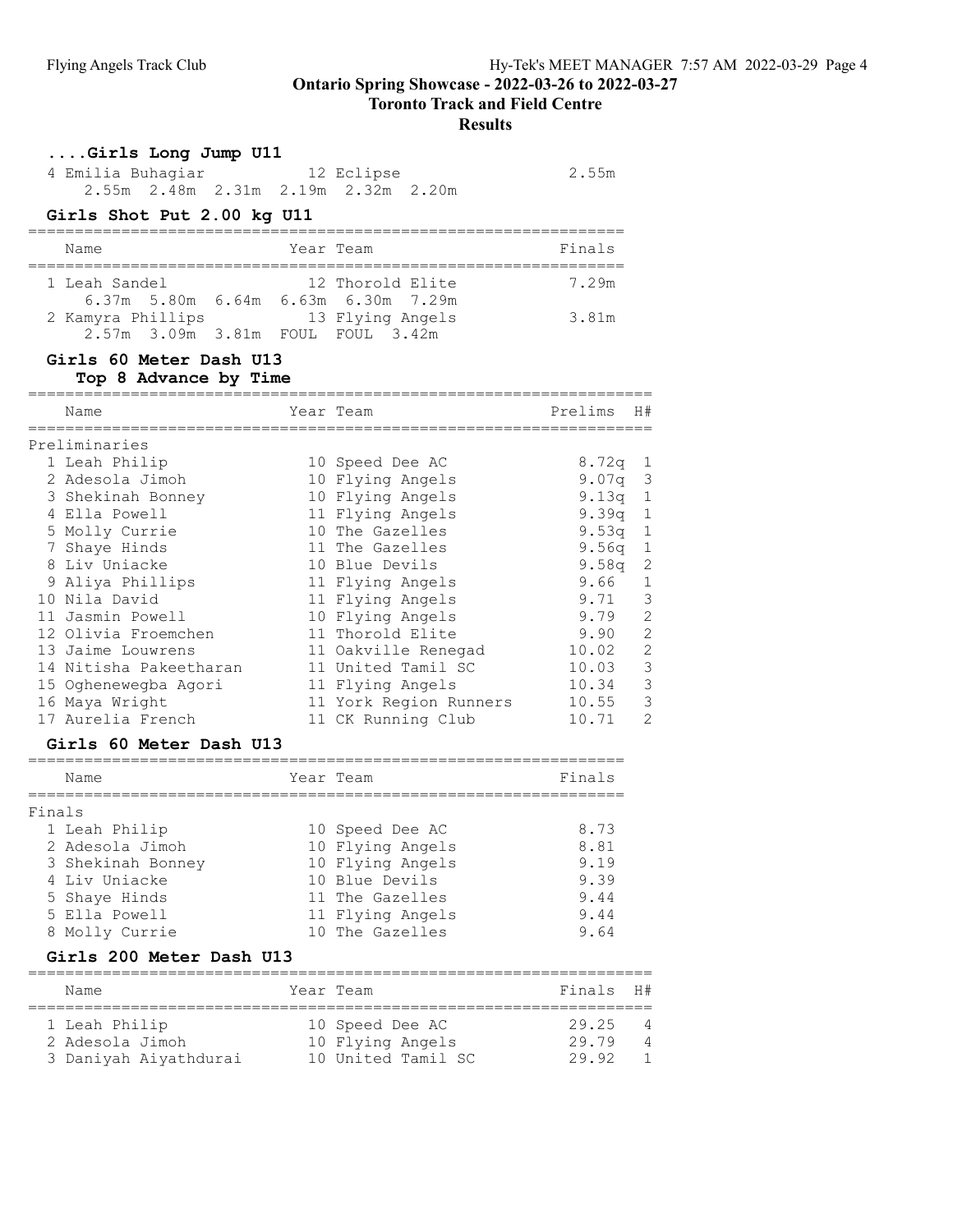Toronto Track and Field Centre

#### Results

### ....Girls 200 Meter Dash U13

| 4 Shekinah Bonney    | 10 Flying Angels       | 30.53 | $\overline{4}$ |
|----------------------|------------------------|-------|----------------|
| 5 Aibhlin Bradley    | 11 Blue Devils         | 32.73 | $\overline{4}$ |
| 6 Shaye Hinds        | 11 The Gazelles        | 32.94 | 3              |
| 7 Lana Cho           | 11 Eclipse             | 33.02 | $\mathbf{1}$   |
| 8 Nila David         | 11 Flying Angels       | 33.27 | 3              |
| 9 Aliya Phillips     | 11 Flying Angels       | 33.32 | 3              |
| 10 Jaime Louwrens    | 11 Oakville Renegad    | 33.34 | 1              |
| 11 Molly Currie      | 10 The Gazelles        | 34.53 | 2              |
| 12 Jasmin Powell     | 10 Flying Angels       | 35.30 | 2              |
| 13 Maya Wright       | 11 York Region Runners | 37.25 | 2              |
| 14 Oghenewegba Agori | 11 Flying Angels       | 38.74 | $\mathbf{1}$   |
| 15 Aurelia French    | 11 CK Running Club     | 38.98 | 3              |
| 16 Chloe Lucas       | 11 CK Running Club     | 40.44 | 2              |

#### Girls 400 Meter Dash U13

=================================================================== Name Year Team Finals H# =================================================================== 1 Ella Powell 11 Flying Angels 1:12.51 3 2 Pippa Closs 11 Blue Devils 1:15.77 3 3 Abigail Bedford 10 Burlington Tfc 1:17.44 1 4 Liv Uniacke 10 Blue Devils 1:17.58 2 5 Emme Dorgan 11 Etobicoke Track 1:18.04 3 6 Olivia Anselm 11 Toronto West 1:19.16 3 7 Gwen Osborne 11 Durham Dragons 1:20.93 1 8 Emily Le Drew 10 Central Toronto 1:25.45 2 9 Aurelia French 11 CK Running Club 1:27.34 3 10 Eva Brown 11 Durham Dragons 1:29.12 1 11 Chloe Lucas 11 CK Running Club 1:31.16 2

#### Girls 800 Meter Run U13

|  | Name                                     | Year Team                         | Finals             | H#             |
|--|------------------------------------------|-----------------------------------|--------------------|----------------|
|  | 1 Mackenzie Sherwin<br>2 Aibhlin Bradley | 10 Toronto West<br>11 Blue Devils | 2:42.78<br>2:43.82 | 2<br>2         |
|  | 3 Athena D'Annunzio                      | 10 The Gazelles                   | 2:46.67            | $\overline{1}$ |
|  | 4 Alivia Brookings                       | 10 Durham Dragons                 | 2:46.84            | 2              |
|  | 5 Gwenyth Sidey                          | 10 Toronto West                   | 2:50.34            | 2              |
|  | 6 Gia Hill                               | 10 Burlington Tfc                 | 2:52.20            | $\mathbf{1}$   |
|  | 7 Pippa Closs                            | 11 Blue Devils                    | 2:54.94            | 2              |
|  | 8 Charlotte Clodd                        | 10 Durham Dragons                 | 2:58.86            | $\mathcal{L}$  |
|  | 9 Olivia Anselm                          | 11 Toronto West                   | 3:04.99            |                |
|  | 10 Kinley Mahood                         | 10 Toronto West                   | 3:09.94            |                |
|  |                                          |                                   |                    |                |

#### Girls 1500 Meter Run U13

| Name                                                                         | Year Team                                                                       | Finals                                   |
|------------------------------------------------------------------------------|---------------------------------------------------------------------------------|------------------------------------------|
| 1 Mackenzie Sherwin<br>2 Sawyer Nicholson<br>3 Avery Parkes<br>4 Emme Dorgan | 10 Toronto West<br>11 Durham Dragons<br>11 Burlington Tfc<br>11 Etobicoke Track | 5:24.18<br>5:27.00<br>5:31.22<br>6:14.99 |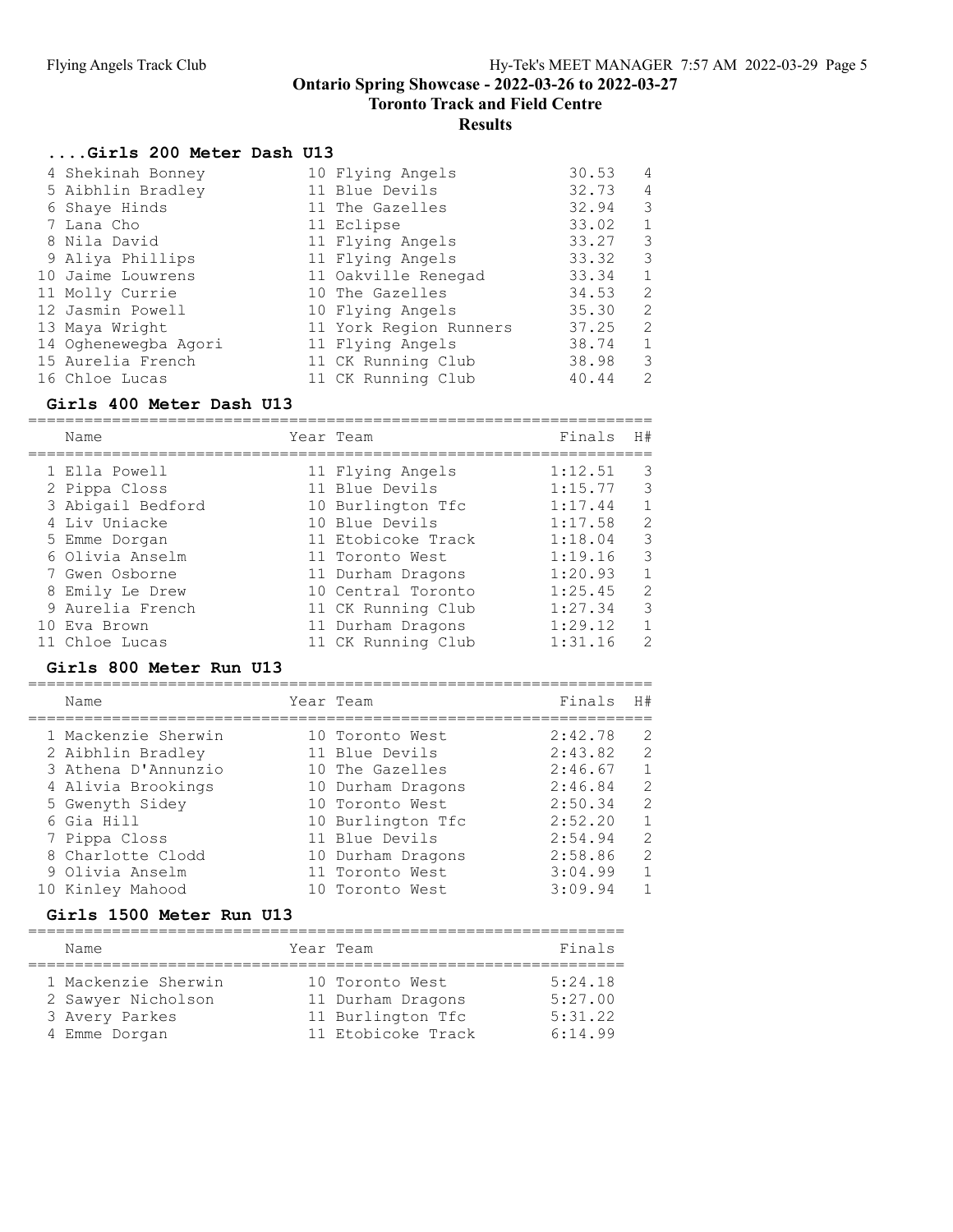#### Toronto Track and Field Centre

## Results

## Girls 60 Meter Hurdles 24" U13

| Name                                                                      | Year Team                                                                     | Finals                 |
|---------------------------------------------------------------------------|-------------------------------------------------------------------------------|------------------------|
| 1 Daniyah Aiyathdurai<br>2 Swaathi Satheesh<br>3 Nitisha Pakeetharan      | 10 United Tamil SC<br>10 Speed City TC<br>11 United Tamil SC                  | 9.92<br>11.32<br>11.91 |
| Girls 4x200 Meter Relay 4x200 U13                                         |                                                                               |                        |
| Team                                                                      |                                                                               | Finals                 |
| 1 Flying Angels Academy<br>1) Jasmin Powell 10<br>3) Aliya Phillips 11    | יגי<br>2) Nila David 11<br>4)                                                 | 2:35.44                |
| Girls High Jump U13                                                       |                                                                               |                        |
| Name                                                                      | Year Team                                                                     | Finals                 |
| 1 Nitisha Pakeetharan 11 United Tamil SC<br>0.90 0.95 1.00 1.05 1.10 1.15 |                                                                               | 1.10m                  |
| $\circ$<br>Ω<br>$\Omega$<br>$\Omega$<br>Girls Long Jump U13               | $\overline{O}$<br>XXX -                                                       |                        |
| ._________________________<br>Name                                        | Year Team                                                                     | Finals                 |
| ___________________________________<br>1 Daniyah Aiyathdurai              | 10 United Tamil SC                                                            | 4.43m                  |
| $4.26m$ $4.17m$ $4.43m$<br>2 Swaathi Satheesh                             | 4.33m  4.35m  PASS<br>10 Speed City TC<br>3.73m 3.81m 3.80m 3.60m 3.80m 3.83m | 3.83m                  |
| 3 Adesola Jimoh                                                           | 10 Flying Angels                                                              | 3.78m                  |
| 3.70m 3.71m 3.78m<br>4 Nitisha Pakeetharan<br>$3.67m$ $3.50m$<br>PASS     | PASS PASS PASS<br>11 United Tamil SC<br>PASS PASS PASS                        | 3.67m                  |
| 5 Liv Uniacke<br>3.45m 3.24m 3.40m 2.21m 2.93m PASS                       | 10 Blue Devils                                                                | 3.45m                  |

# Girls Shot Put 2.73 kg U13

| Name                                     | Year Team |                  | Finals |
|------------------------------------------|-----------|------------------|--------|
| 1 Aliya Phillips                         |           | 11 Flying Angels | 7.77m  |
| 6.36m 7.77m 6.64m 5.18m FOUL FOUL        |           |                  |        |
| 2 Olivia Froemchen                       |           | 11 Thorold Elite | 6.54m  |
| 5.90m 5.37m FOUL 5.75m 5.94m 6.54m       |           |                  |        |
| 3 Adeola Faqbemi                         |           | 10 Flying Angels | 4.92m  |
| 4,78m  4,56m  4,92m  4,76m  4,76m  4,89m |           |                  |        |
| 4 Eunice Adewusi                         |           | 11 Flying Angels | 4.18m  |
| 4.18m  4.09m  3.82m  3.88m  3.49m  3.85m |           |                  |        |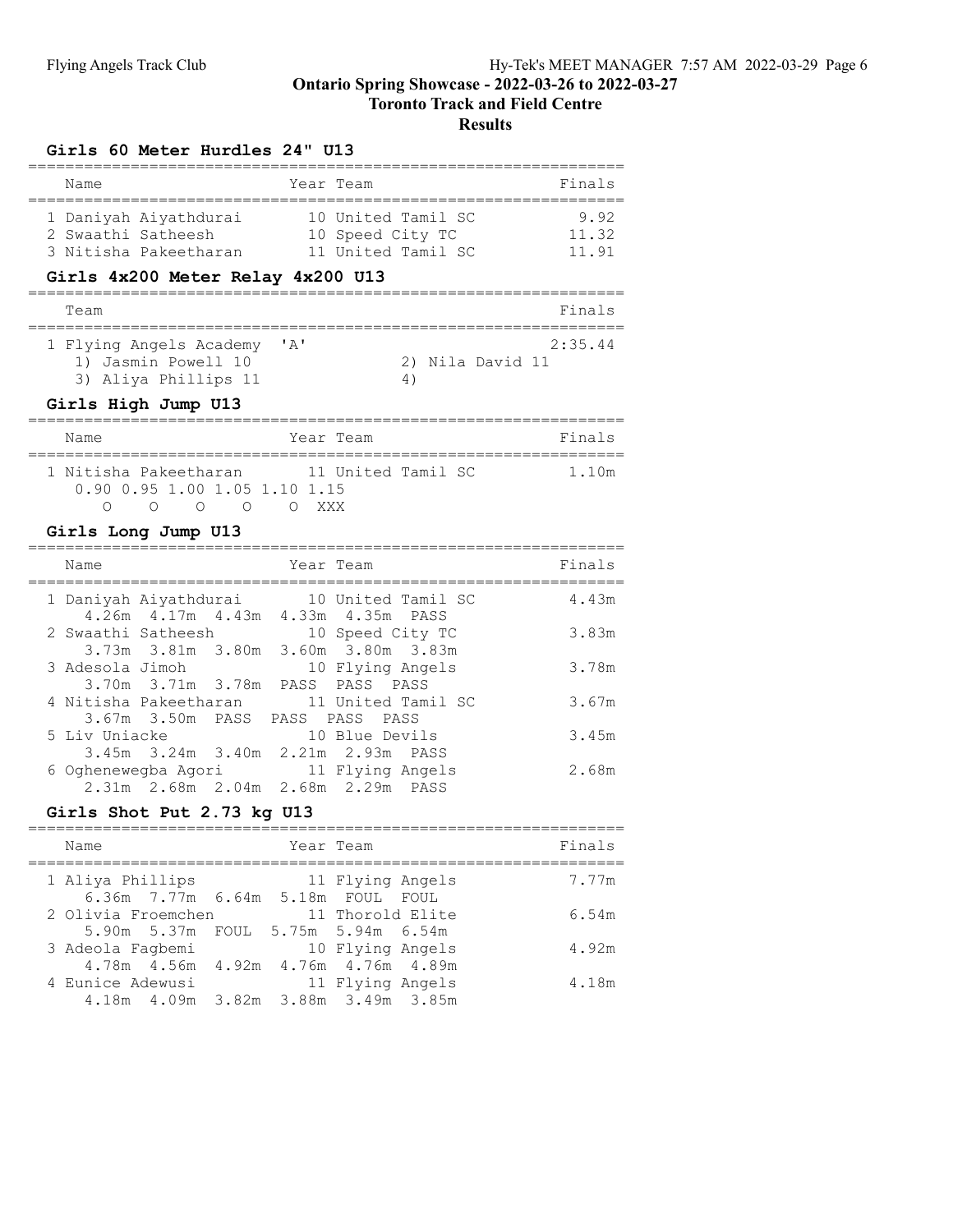### Toronto Track and Field Centre

#### Results

Girls 60 Meter Dash U15

|        | Top 8 Advance by Time          |                       |         |                |
|--------|--------------------------------|-----------------------|---------|----------------|
|        | Name                           | Year Team             | Prelims | H#             |
|        | =============<br>Preliminaries |                       |         |                |
|        | 1 Alexia Jones                 | 09 Durham Dragons     | 8.12q   | 1              |
|        | 2 Reagan Lovell                | 08 Mississauga T.F.C. | 8.23q   | $\mathsf 3$    |
|        | 3 Peris Hackshaw               | 08 Flying Angels      | 8.33q   | 1              |
|        | 4 Aliyah Campbell              | 08 Speed Dee AC       | 8.37q   | $\mathcal{S}$  |
|        | 5 Siena Barbini                | 09 Blue Devils        | 8.41q   | $\mathbf 1$    |
|        | 6 Camryn Larkan                | 09 Durham Legion      | 8.42q   | $\mathbf 1$    |
|        | 7 Miriam Morant                | 09 The Gazelles       | 8.44q   | $\mathbf{2}$   |
|        | 8 Simona Stampatori            | 08 Mississauga T.F.C. | 8.64q   | $\overline{c}$ |
|        | 9 Mackenzie Brown              | 08 Mississauga T.F.C. | 8.65    | $\mathbf{1}$   |
|        | 10 Olivia John                 | 09 The Gazelles       | 8.75    | 3              |
|        | 11 Nahal Lambert               | 09 The Gazelles       | 8.77    | 3              |
|        | 12 Elisa Downes                | 08 The Gazelles       | 8.81    | $\overline{c}$ |
|        | 13 Amaya Czeban                | 09 Brampton Racers TC | 8.89    | $\overline{c}$ |
|        | 14 Tianna Telemaque            | 08 Durham Legion      | 8.94    | 3              |
|        | 15 Emily Wong                  | 09 The Gazelles       | 9.12    | $1\,$          |
|        | 16 Keya Banerjee               | 08 Oakville Renegad   | 9.79    | $\overline{c}$ |
|        | 17 Samantha Johnstone          | 09 CK Running Club    | 9.82    | $1\,$          |
|        | 18 Elliana Buhagiar            | 09 Eclipse            | 10.29   | 3              |
|        | 19 Nhyira Simpson              | 08 Blue Devils        | 11.64   | 3              |
|        | Girls 60 Meter Dash U15        |                       |         |                |
|        | Name                           | Year Team             | Finals  |                |
| Finals |                                |                       |         |                |
|        | 1 Alexia Jones                 | 09 Durham Dragons     | 8.04    |                |
|        | 2 Reagan Lovell                | 08 Mississauga T.F.C. | 8.20    |                |
|        | 3 Aliyah Campbell              | 08 Speed Dee AC       | 8.33    |                |
|        | 4 Camryn Larkan                | 09 Durham Legion      | 8.37    |                |
|        | 5 Peris Hackshaw               | 08 Flying Angels      | 8.39    |                |
|        | 6 Miriam Morant                | 09 The Gazelles       | 8.47    |                |
|        | 7 Siena Barbini                | 09 Blue Devils        | 8.50    |                |
|        | 8 Simona Stampatori            | 08 Mississauga T.F.C. | 8.69    |                |
|        | Girls 200 Meter Dash U15       |                       |         |                |

=================================================================== Name Tear Team Team Finals H# =================================================================== 1 Mariah Williams 08 Flying Angels 26.99 6 2 Aliyah Campbell 08 Speed Dee AC 27.57 6 3 Peris Hackshaw 08 Flying Angels 27.78 5 4 Miriam Morant 09 The Gazelles 28.12 6 5 Siena Barbini 09 Blue Devils 28.24 6 6 Nahal Lambert 09 The Gazelles 29.20 1 7 Tessa Patenaude 09 Eclipse 29.34 5 8 Olivia John 09 The Gazelles 29.48 6 9 Elisa Downes 08 The Gazelles 29.65 5 10 Nhyira Simpson 08 Blue Devils 29.77 4 11 Kristina Samal 08 Blue Devils 29.82 3 12 Tianna Telemaque 08 Durham Legion 30.05 2 13 Amaya Czeban 09 Brampton Racers TC 30.37 1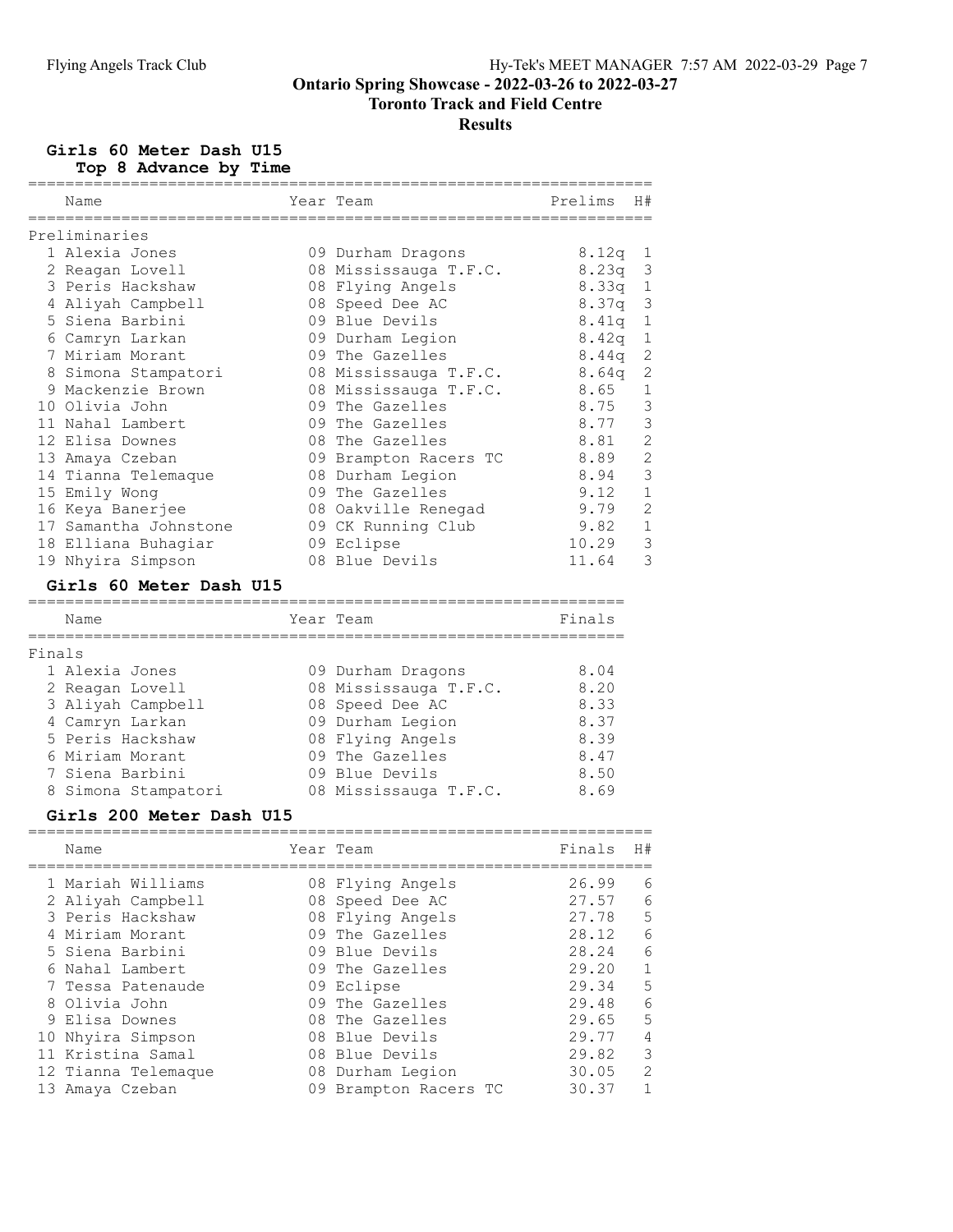Toronto Track and Field Centre

## Results

## ....Girls 200 Meter Dash U15

|  | 14 Layla Hatton            | 09 Eclipse          | 30.56 | 4              |
|--|----------------------------|---------------------|-------|----------------|
|  | 15 Kaede Vince             | 09 CK Running Club  | 30.69 | 4              |
|  | 16 Lauren Roberts          | 09 Blue Devils      | 30.72 | -5             |
|  | 17 Saige Burbick           | 09 Flying Angels    | 30.87 | 3              |
|  | 18 Zara Cohen              | 08 Flying Angels    | 31.00 | 2              |
|  | 19 Emma Escallon-Sotomayor | 08 Central Toronto  | 31.37 | -5             |
|  | 20 Emily Wong              | 09 The Gazelles     | 31.61 | 3              |
|  | 21 Claire Demaray          | 09 Durham Dragons   | 31.90 | 4              |
|  | 22 Keya Banerjee           | 08 Oakville Renegad | 32.96 | 1              |
|  | 23 Samantha Johnstone      | 09 CK Running Club  | 36.56 | $\overline{4}$ |
|  | 24 Charlie Powell          | 09 CK Running Club  | 36.63 | 3              |
|  | 25 Olivia Grondin          | 09 CK Running Club  | 37.56 | 2              |
|  |                            |                     |       |                |

### Girls 400 Meter Dash U15

|   | ---------------------------------- |                        |         |                |
|---|------------------------------------|------------------------|---------|----------------|
|   | Name<br>------------------         | Year Team              | Finals  | H#             |
|   | 1 Mariah Williams                  | 08 Flying Angels       | 1:01.94 | 5              |
|   | 2 Abby Martin                      | 08 Oakville Athleti    | 1:04.64 | 5              |
|   | 3 Juliet Chieduch                  | 08 Newmarket Huskie    | 1:05.78 | 3              |
|   | 4 Madeline Hill                    | 09 Central Toronto     | 1:06.38 | 4              |
|   | 5 Caitlin Shin                     | 08 Blue Devils         | 1:07.06 | $\overline{4}$ |
| 6 | Layla Hatton                       | 09 Eclipse             | 1:07.36 | 3              |
|   | 7 Jordyn Goodwin                   | 08 Durham Dragons      | 1:07.77 | $\mathbf 1$    |
| 8 | Lauren Roberts                     | 09 Blue Devils         | 1:07.98 | 5              |
|   | 9 Cara Shin                        | 08 Blue Devils         | 1:09.11 | 5              |
|   | 10 Kaede Vince                     | 09 CK Running Club     | 1:09.21 | 3              |
|   | 11 Ava Luong                       | 09 Toronto West        | 1:09.61 | $\overline{2}$ |
|   | 12 Kristina Samal                  | 08 Blue Devils         | 1:10.07 | $\overline{2}$ |
|   | 13 Lauren Closs                    | 09 Blue Devils         | 1:11.53 | 3              |
|   | 14 Samantha De Castro              | 08 Central Toronto     | 1:11.58 | 5              |
|   | 15 Maeve Sinclair                  | 09 Central Toronto     | 1:12.45 | 4              |
|   | 15 Adina Naggar                    | 08 York Region Runners | 1:12.45 | $\overline{4}$ |
|   | 17 Jessica Liao                    | 08 Toronto West        | 1:18.98 | $\mathbf{1}$   |
|   | 18 Charlie Powell                  | 09 CK Running Club     | 1:21.34 | $\mathbf{1}$   |
|   | 19 Samantha Johnstone              | 09 CK Running Club     | 1:25.73 | $\overline{2}$ |
|   | 20 Tali Franklin                   | 08 Central Toronto     | 1:27.29 | $\overline{2}$ |
|   | 21 Olivia Grondin                  | 09 CK Running Club     | 1:31.98 | $\mathbf{1}$   |

### Girls 800 Meter Run U15

| Name                                                                                                                                                                                                             | Year Team                                                                                                                                                                                                                   | Finals                                                                                                                | H#                                                             |
|------------------------------------------------------------------------------------------------------------------------------------------------------------------------------------------------------------------|-----------------------------------------------------------------------------------------------------------------------------------------------------------------------------------------------------------------------------|-----------------------------------------------------------------------------------------------------------------------|----------------------------------------------------------------|
| 1 Eleanor Voykin<br>2 Abby Martin<br>3 Jordyn Goodwin<br>4 Riley Innes<br>5 Caitlin Shin<br>6 Lauren Closs<br>7 Ainsley Sherwin<br>8 Cara Shin<br>9 Juliet Chieduch<br>10 India Intraligi<br>11 Caroline Hodgson | 08 Blue Devils<br>08 Oakville Athleti<br>08 Durham Dragons<br>08 Newmarket Huskie<br>08 Blue Devils<br>09 Blue Devils<br>09 Toronto West<br>08 Blue Devils<br>08 Newmarket Huskie<br>09 Newmarket Huskie<br>08 Toronto West | 2:27.81<br>2:32.53<br>2:33.38<br>2:34.98<br>2:44.37<br>2:44.65<br>2:44.85<br>2:45.11<br>2:45.36<br>2:46.60<br>2:48.15 | 3<br>3<br>3<br>$\mathbf{1}$<br>2<br>2<br>2<br>2<br>3<br>2<br>3 |
| 12 Lily Salvagio                                                                                                                                                                                                 | 09 Toronto West                                                                                                                                                                                                             | 2:50.26                                                                                                               |                                                                |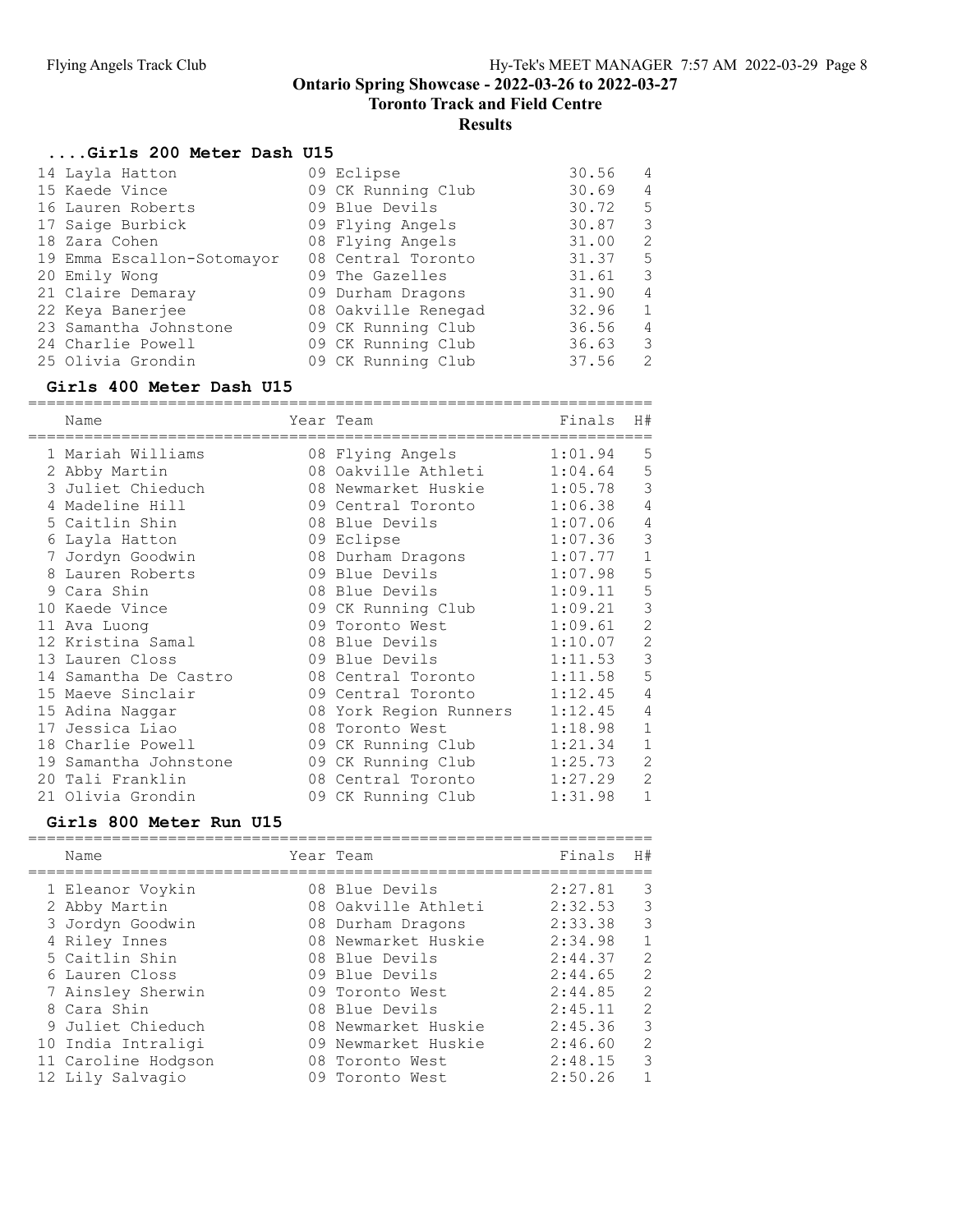Toronto Track and Field Centre

## Results

#### ....Girls 800 Meter Run U15

|  | 2:51.77                                                                                                                                                              | $\mathcal{R}$  |
|--|----------------------------------------------------------------------------------------------------------------------------------------------------------------------|----------------|
|  | 2:52.33                                                                                                                                                              | 2              |
|  | 2:52.45                                                                                                                                                              | -3             |
|  | 2:52.98                                                                                                                                                              | 2              |
|  | 2:55.09                                                                                                                                                              | $\overline{1}$ |
|  | 2:58.23                                                                                                                                                              | 2              |
|  | 2:58.32                                                                                                                                                              | $\overline{1}$ |
|  | 3:08.40                                                                                                                                                              | 1              |
|  | 08 Newmarket Huskie<br>09 Toronto West<br>08 York Region Runners<br>09 CK Running Club<br>09 Durham Dragons<br>09 Toronto West<br>08 Toronto West<br>09 Toronto West |                |

### Girls 1500 Meter Run U15

| Name                  | Year Team              | Finals  | H#            |
|-----------------------|------------------------|---------|---------------|
| 1 Kylie Stapor        | 08 Durham Dragons      | 5:08.82 | -1            |
| 2 Riley Innes         | 08 Newmarket Huskie    | 5:11.54 |               |
| 3 Rebecca Pribaz      | 09 Central Toronto     | 5:18.02 | 1             |
| 4 Kieva Birmingham    | 08 Central Toronto     | 5:22.70 |               |
| 5 Kaylin Codell       | 09 Toronto West        | 5:28.72 | 1             |
| 6 Ainsley Sherwin     | 09 Toronto West        | 5:34.10 | $\mathbf{1}$  |
| 7 Abbigail Silvera    | 08 Newmarket Huskie    | 5:43.95 | $\mathcal{L}$ |
| 8 Hayley Sayers       | 09 Toronto West        | 5:47.16 | $\mathcal{L}$ |
| 9 Elena Van Den Heuel | 08 York Region Runners | 5:49.74 | $\mathcal{L}$ |
| 10 Juliana Lortie     | 08 Oakville Renegad    | 5:51.37 | $\mathcal{L}$ |
| 11 Lily Salvagio      | 09 Toronto West        | 5:52.13 | $\mathcal{L}$ |
| 12 Eva Montanaro      | 09 York Region Runners | 5:53.38 | $\mathcal{P}$ |

### Girls 60 Meter Hurdles 27" U15

| Name            |  | Year Team        |                   | Finals |
|-----------------|--|------------------|-------------------|--------|
| 1 Alexia Jones  |  |                  | 09 Durham Dragons | 968    |
| 2 Camryn Larkan |  | 09 Durham Legion |                   | 10.36  |

## Girls 4x200 Meter Relay 4x200 U15

| Team                         |              |                                | Finals                   |
|------------------------------|--------------|--------------------------------|--------------------------|
| 1 Blue Devils Athletics Club |              | $\mathsf{I} \wedge \mathsf{I}$ | 1:57.96                  |
| 1) Lauren Roberts 09         |              |                                | 2) Kristina Samal 08     |
| 3) Nhyira Simpson 08         |              |                                | 4) Siena Barbini 09      |
| 2 Flying Angels Academy      | $\mathsf{A}$ |                                | 2:02.42                  |
| 1) Zara Cohen 08             |              |                                | 2) Mariah Williams 08    |
| 3) Saige Burbick 09          |              |                                | 4) Peris Hackshaw 08     |
| 3 Blue Devils Athletics Club |              | $'$ B                          | 2:06.80                  |
| 1) Lauren Closs 09           |              |                                | 2) Caitlin Shin 08       |
| 3) Cara Shin 08              |              |                                | 4) Eleanor Voykin 08     |
| 4 CK Running Club 'A'        |              |                                | 2:23.44                  |
| 1) Kaede Vince 09            |              |                                | 2) Samantha Johnstone 09 |
| 3) Charlie Powell 09         |              |                                | 4) Olivia Grondin 09     |
| Girls High Jump U15          |              |                                |                          |
| Name                         |              | Year Team                      | Finals                   |

================================================================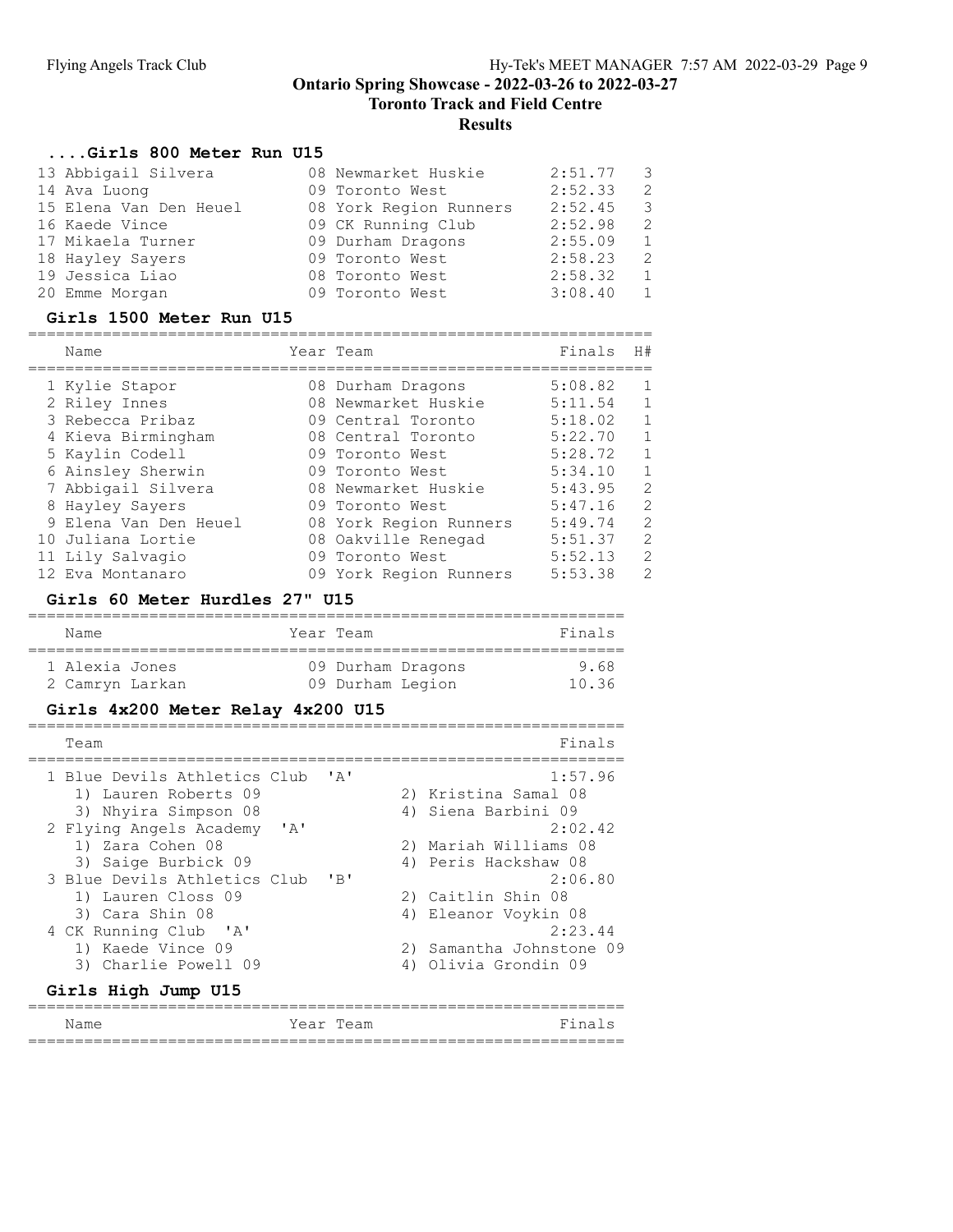## Toronto Track and Field Centre

Results

## ....Girls High Jump U15

| 1 Abby Martin       |  | 08 Oakville Athleti |  | 1.40m |
|---------------------|--|---------------------|--|-------|
| 1.30 1.35 1.40 1.45 |  |                     |  |       |
| OOO XXX             |  |                     |  |       |

### Girls Long Jump U15

| Name                                     | Year Team        | Finals |
|------------------------------------------|------------------|--------|
| 1 Tessa Patenaude                        | 09 Eclipse       | 4.34m  |
| 4.19m  4.34m  3.95m  4.27m  4.13m  4.30m |                  |        |
| 2 Saige Burbick                          | 09 Flying Angels | 3.83m  |
| 3.83m 3.70m 3.80m 3.52m PASS 3.75m       |                  |        |

## Girls Shot Put 2.73 kg U15

| Name               | Year Team                           | Finals |
|--------------------|-------------------------------------|--------|
|                    |                                     |        |
| 1 Saige Burbick    | 09 Flying Angels                    | 8.49m  |
|                    | 7.61m 7.24m 7.84m 8.49m 7.89m 7.62m |        |
| 2 Elliana Buhagiar | 09 Eclipse                          | 6.93m  |
|                    | FOUL 6.93m 6.17m 6.73m 6.14m 5.46m  |        |

### Girls 60 Meter Dash U16

## Top 8 Advance by Time

| $10P$ $0$ and value by $12me$ |                       |                   |               |
|-------------------------------|-----------------------|-------------------|---------------|
| Name                          | Year Team             | Prelims           | H#            |
| Preliminaries                 |                       |                   |               |
| 1 Ashley Johnson              | 07 Mississauga T.F.C. | 7.98q             |               |
| 2 Marin O'Malley              | 07 Airblastoff Lion   | $8.36q$ 2         |               |
| 3 Shiloh Cross                | 07 Flying Angels      | 8.50 <sub>q</sub> |               |
| 4 Haddy Njie                  | 07 Flying Angels      | 8.62 <sub>q</sub> | -2            |
| 5 Jada Gillon                 | 07 The Gazelles       | 8.64 <sub>q</sub> | -2            |
| 6 Mikayla Grant               | 07 Eclipse            | 8.66 <sub>q</sub> | 1             |
| 7 Mikayla Louwrens            | 07 Oakville Renegad   | 8.99q             | -2            |
| 8 Sarah McClure               | 07 Oakville Renegad   | 9.07 <sub>q</sub> | 1             |
| 9 Morgan Shaw                 | 07 Thorold Elite      | 9.31              | $\mathcal{L}$ |
| 10 Camryn Warrington          | 07 CK Running Club    | 9.35              |               |

### Girls 60 Meter Dash U16

|        | Name               | Year Team |                       | Finals |
|--------|--------------------|-----------|-----------------------|--------|
|        |                    |           |                       |        |
| Finals |                    |           |                       |        |
|        | 1 Ashley Johnson   |           | 07 Mississauga T.F.C. | 7.92   |
|        | 2 Marin O'Malley   |           | 07 Airblastoff Lion   | 8.25   |
|        | 3 Jada Gillon      |           | 07 The Gazelles       | 8.51   |
|        | 4 Shiloh Cross     |           | 07 Flying Angels      | 8.52   |
|        | 5 Haddy Njie       |           | 07 Flying Angels      | 8.71   |
|        | 6 Mikayla Grant    |           | 07 Eclipse            | 8.82   |
|        | 7 Mikayla Louwrens |           | 07 Oakville Renegad   | 9.09   |
|        | 8 Sarah McClure    |           | 07 Oakville Renegad   | 9.19   |
|        |                    |           |                       |        |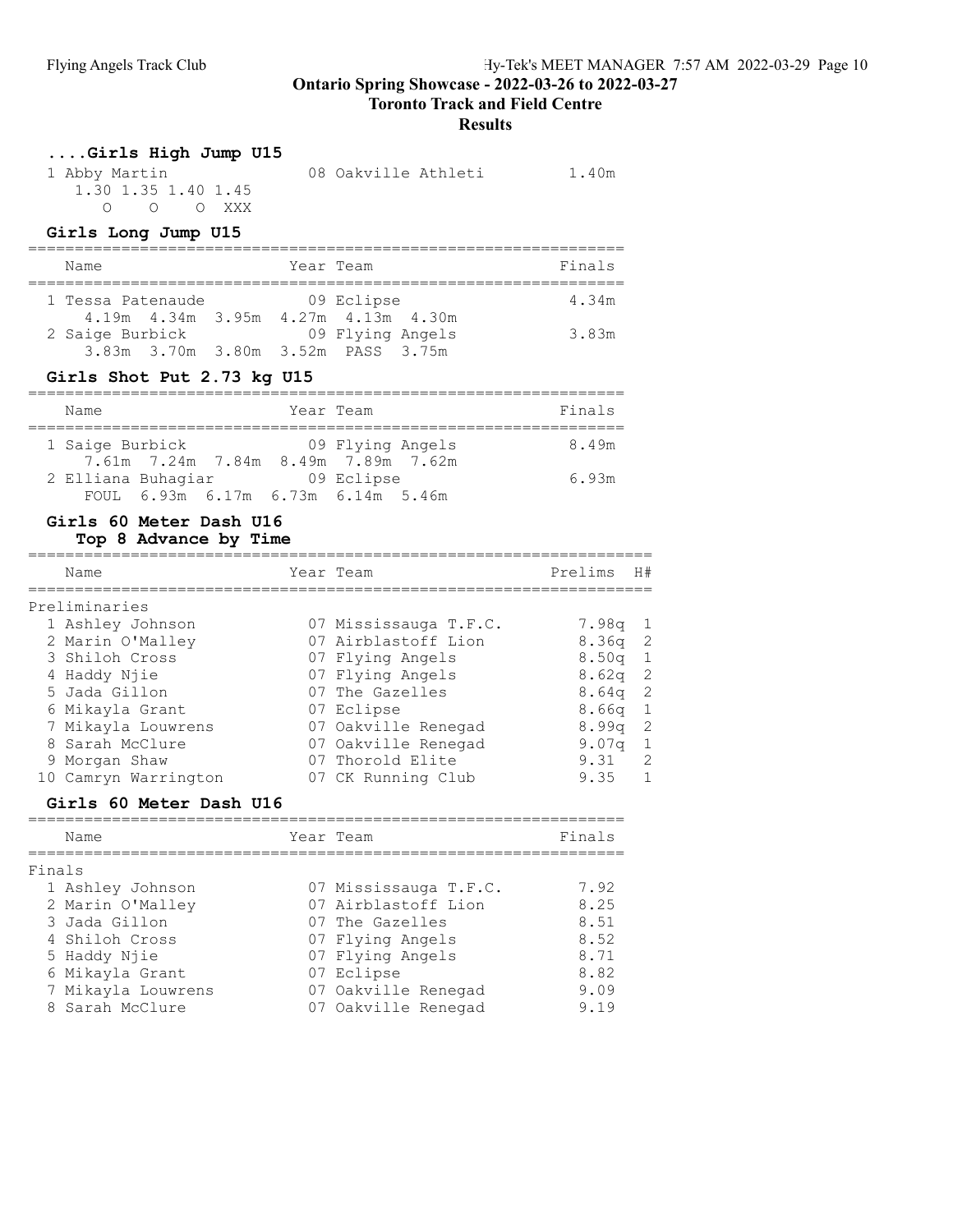# Toronto Track and Field Centre

## Results

## Girls 200 Meter Dash U16

| Name                 | Year Team             | Finals | H#             |
|----------------------|-----------------------|--------|----------------|
| 1 Ashley Johnson     | 07 Mississauga T.F.C. | 26.19  | $\mathcal{L}$  |
| 2 Marin O'Malley     | 07 Airblastoff Lion   | 28.28  | 2              |
| 3 Shiloh Cross       | 07 Flying Angels      | 28.66  | 2              |
| 4 Sydney Daniels     | 07 Blue Devils        | 29.01  | 2              |
| 5 Haddy Njie         | 07 Flying Angels      | 29.12  | $\overline{1}$ |
| 6 Jada Gillon        | 07 The Gazelles       | 29.33  |                |
| 7 Sarah McClure      | 07 Oakville Renegad   | 30.40  |                |
| 8 Morgan Shaw        | 07 Thorold Elite      | 30.78  |                |
| 9 Mikayla Louwrens   | 07 Oakville Renegad   | 31.19  | 2              |
| 10 Camryn Warrington | 07 CK Running Club    | 33.13  |                |

### Girls 400 Meter Dash U16

| Name                                                       |  | Year Team                                                | Finals                        |  |  |
|------------------------------------------------------------|--|----------------------------------------------------------|-------------------------------|--|--|
| 1 Sydney Daniels<br>2 Layla Gallant<br>3 Camryn Warrington |  | 07 Blue Devils<br>07 Thorold Elite<br>07 CK Running Club | 1:06.81<br>1:09.00<br>1:22.51 |  |  |

### Girls 800 Meter Run U16

| Name                | Year Team |                | Finals  |
|---------------------|-----------|----------------|---------|
| 1 Melissa Blacquier |           | 07 Blue Devils | 2:29.63 |
| 2 Hannah Wells      |           | 07 Blue Devils | 2:46.43 |
| 3 Abby Parkinson    |           | 07 Blue Devils | 2:55.74 |

### Girls 1500 Meter Run U16

| Name                                                              | Year Team                                                           | Finals                                   |
|-------------------------------------------------------------------|---------------------------------------------------------------------|------------------------------------------|
| 1 Lila Jordan<br>2 Imogen Watson<br>3 Clare Dunn<br>4 Claire Horn | 07 Blue Devils<br>07 Boardwalk RC<br>07 Glen Manor<br>08 Glen Manor | 5:20.17<br>5:24.61<br>5:27.18<br>5:28.05 |

## Girls 60 Meter Hurdles 0.762m U16

| Name             | Year Team        | Finals |
|------------------|------------------|--------|
| 1 Kyjiah Slowley | 08 Thorold Elite | 10 33  |

## Girls 4x200 Meter Relay 4x200 U16

| Team                             |  | Finals          |  |  |
|----------------------------------|--|-----------------|--|--|
| 1 Blue Devils Athletics Club 'A' |  | $1:57.84$ $116$ |  |  |
|                                  |  |                 |  |  |

### Girls High Jump U16

| Name | Year Team | $Findn=1$<br>$\sim$ |  |  |  |
|------|-----------|---------------------|--|--|--|
|      |           |                     |  |  |  |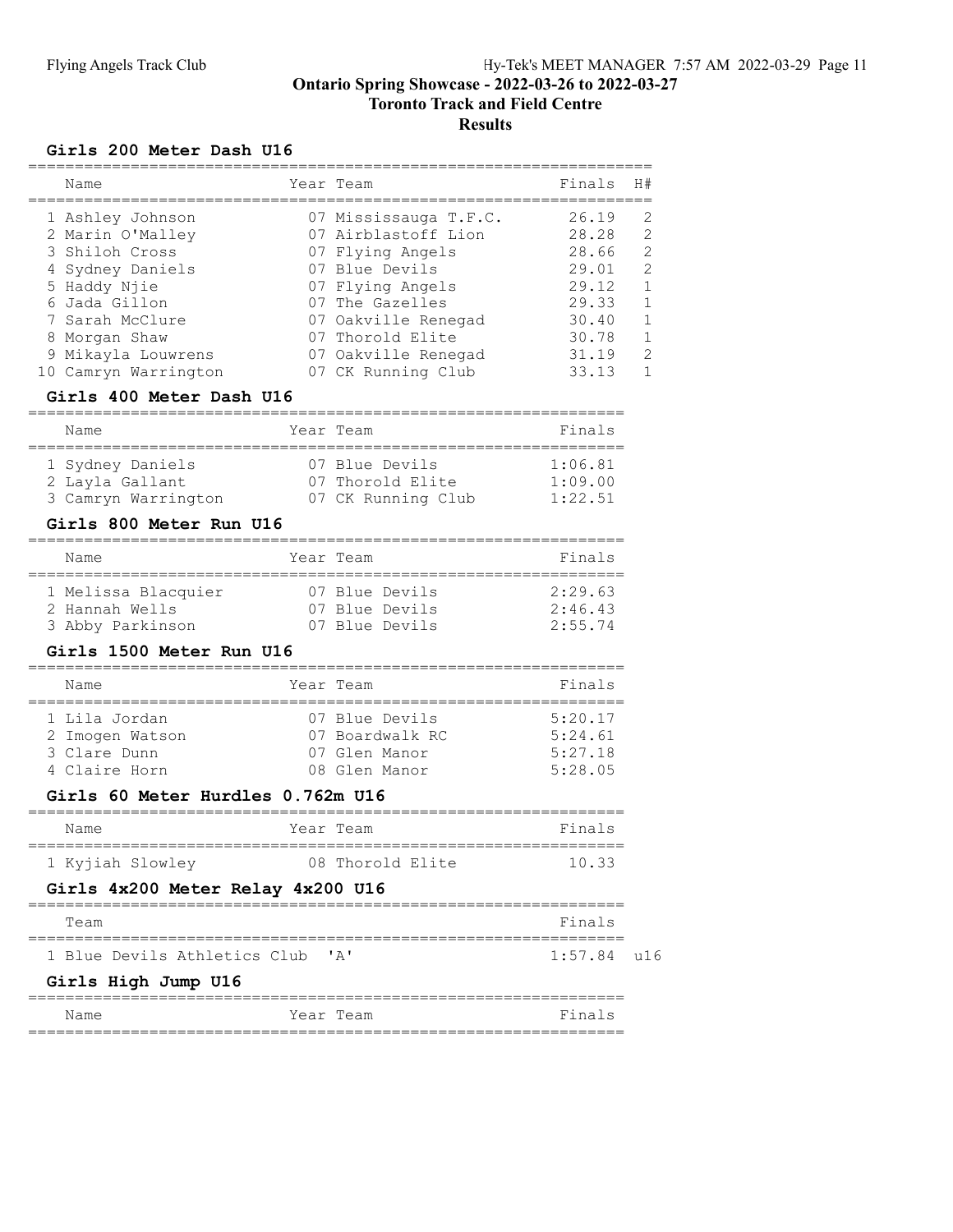#### Toronto Track and Field Centre

Results

|        | Girls High Jump U16<br>1 Kyjiah Slowley 108 Thorold Elite<br>1.25 1.30 1.35 1.40 1.45 1.48 1.50<br>$\Omega$<br>$\overline{O}$<br>$\overline{O}$<br>0<br>Girls Long Jump U16 | $\overline{O}$ | O XXX                                | 1.48m          |                               |
|--------|-----------------------------------------------------------------------------------------------------------------------------------------------------------------------------|----------------|--------------------------------------|----------------|-------------------------------|
|        | Name                                                                                                                                                                        | Year Team      |                                      | Finals         |                               |
|        | 1 Kyjiah Slowley<br>4.62m PASS 4.57m 4.64m<br>FOUL                                                                                                                          |                | 08 Thorold Elite<br>4.73m            | 4.73m          |                               |
|        | 2 Phoebe Onapajo 67 Flying Angels<br>4.18m  4.20m  4.22m  4.23m  4.49m  4.14m                                                                                               |                |                                      | 4.49m          |                               |
|        | Girls Triple Jump U16                                                                                                                                                       |                | :=============                       |                |                               |
|        | Name                                                                                                                                                                        | Year Team      |                                      | Finals         |                               |
|        | 1 Phoebe Onapajo 67 Flying Angels<br>8.89m 8.79m FOUL 8.58m PASS PASS                                                                                                       |                |                                      | 8.89m          |                               |
|        | Girls Shot Put 3.00 kg U16                                                                                                                                                  |                |                                      |                |                               |
|        | Name                                                                                                                                                                        |                | Year Team                            | Finals         |                               |
|        | 1 Phoebe Onapajo 67 Flying Angels<br>7.20m 8.08m FOUL 7.82m 7.94m 7.84m                                                                                                     |                |                                      | 8.08m          |                               |
|        | Girls 60 Meter Dash U18<br>Top 8 Advance by Time                                                                                                                            |                |                                      |                |                               |
|        | Name                                                                                                                                                                        | Year Team      |                                      | Prelims        | H#                            |
|        | Preliminaries                                                                                                                                                               |                |                                      |                |                               |
|        | 1 Imani Reid                                                                                                                                                                |                | 05 Flying Angels                     | 7.97q          | 1                             |
|        | 2 Chelsea Winkle                                                                                                                                                            |                | 06 Toronto Tornadoes                 | 8.27q          | 1                             |
|        | 3 Kayesha Alleyne-Adams                                                                                                                                                     |                | 05 Flying Angels                     | 8.40q          | 2                             |
|        | 4 Isabel Wong                                                                                                                                                               |                | 06 The Gazelles                      | 8.55q          | $\mathbf{2}$                  |
|        | 4 Peyton Docherty<br>6 Pariya Carello                                                                                                                                       |                | 06 Flying Angels<br>06 Flying Angels | 8.55q<br>8.56q | $\mathbf 1$<br>$\overline{c}$ |
|        | 7 Nekayla Steer                                                                                                                                                             |                | 05 Eclipse                           | 9.03q          | 2                             |
|        | 8 Nikayla Savory                                                                                                                                                            |                | 05 The Gazelles                      | 9.16q          | 1                             |
|        | 9 Abinaya Selvaratnam                                                                                                                                                       |                | 05 The Gazelles                      | 9.58           | $\mathbf{1}$                  |
|        | 10 Kavia Hyman                                                                                                                                                              |                | 06 Toronto Tornadoes                 | 9.60           | 2                             |
|        | Girls 60 Meter Dash U18                                                                                                                                                     |                | ============                         |                |                               |
|        | Name                                                                                                                                                                        |                | Year Team                            | Finals         |                               |
| Finals |                                                                                                                                                                             |                |                                      |                |                               |
|        |                                                                                                                                                                             |                | 05 Flying Angels                     | 7.92           |                               |
|        |                                                                                                                                                                             |                |                                      |                |                               |
|        | 1 Imani Reid<br>2 Chelsea Winkle                                                                                                                                            |                | 06 Toronto Tornadoes                 |                |                               |
|        |                                                                                                                                                                             |                |                                      | 8.13<br>8.35   |                               |
|        | 3 Kayesha Alleyne-Adams                                                                                                                                                     |                | 05 Flying Angels<br>06 The Gazelles  | 8.54           |                               |
|        | 4 Isabel Wong<br>5 Pariya Carello                                                                                                                                           |                | 06 Flying Angels                     | 8.58           |                               |
|        | 6 Peyton Docherty<br>7 Nekayla Steer                                                                                                                                        |                | 06 Flying Angels<br>05 Eclipse       | 8.66<br>9.04   |                               |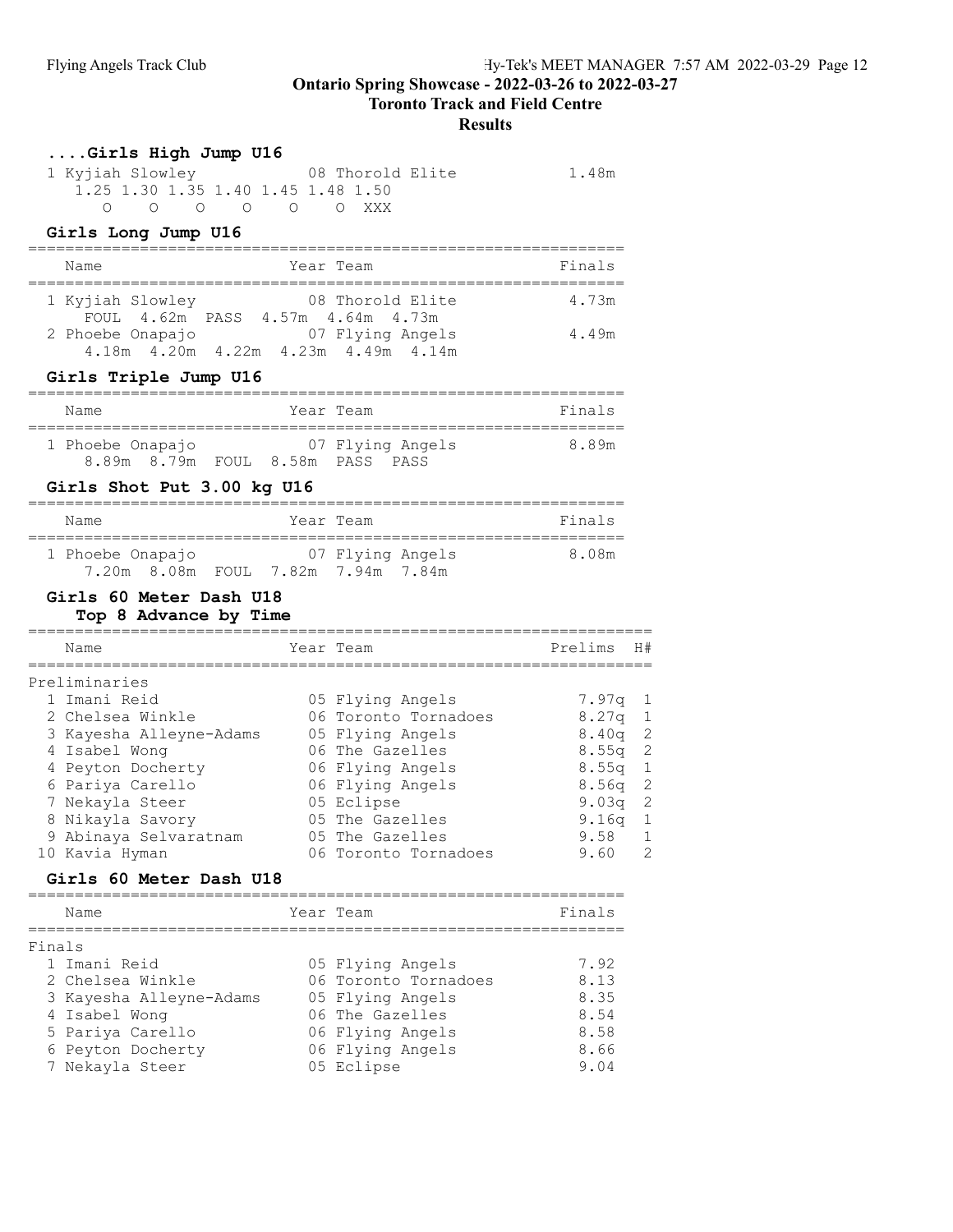# Toronto Track and Field Centre

## Results

#### ....Girls 60 Meter Dash U18

| 8 Nikayla Savory | 05 The Gazelles | 9.54 |
|------------------|-----------------|------|
|------------------|-----------------|------|

#### Girls 200 Meter Dash U18

| Name                    | Year Team             | Finals | H#           |
|-------------------------|-----------------------|--------|--------------|
| 1 Imani Reid            | 05 Flying Angels      | 26.49  | 2            |
| 2 Peyton Docherty       | 06 Flying Angels      | 28.15  | 2            |
| 3 Kayesha Alleyne-Adams | 05 Flying Angels      | 28.18  | -1           |
| 4 Chelsea Winkle        | 06 Toronto Tornadoes  | 28.67  | -1           |
| 5 Samantha Williams     | 06 Brampton Racers TC | 29.02  | 2            |
| 6 Alba Bonilla          | 05 Flying Angels      | 29.29  | $\mathbf{1}$ |
| 7 Abinaya Selvaratnam   | 05 The Gazelles       | 32.75  | $\mathbf{1}$ |
| 8 Nikayla Savory        | 05 The Gazelles       | 32.99  | 2            |
| 9 Isabel Wong           | 06 The Gazelles       | 34.67  | 2            |

#### Girls 400 Meter Dash U18

| Name              | Year Team |                       | Finals  |
|-------------------|-----------|-----------------------|---------|
|                   |           |                       |         |
| 1 Kiara Webb      |           | 06 Brampton Racers TC | 1:01.32 |
| 2 Emma Curry      |           | 06 Flying Angels      | 1:03.10 |
| 3 Peyton Docherty |           | 06 Flying Angels      | 1:03.43 |
| 4 Alanna Lowe     |           | 08 Oakville Athleti   | 1:07.91 |

### Girls 800 Meter Run U18

| Name            | Year Team       | Finals  |
|-----------------|-----------------|---------|
|                 |                 |         |
| 1 Jordyn Daniel | 05 The Gazelles | 2:44.89 |

#### Girls 60 Meter Hurdles 0.762m U18

| Name                                           | Year Team                                 | Finals        |
|------------------------------------------------|-------------------------------------------|---------------|
| 1 Samantha Williams<br>2 Kayesha Alleyne-Adams | 06 Brampton Racers TC<br>05 Flying Angels | 9.72<br>10.09 |

### Girls 4x200 Meter Relay 4x200 U18

| Team |                         |                                | Finals          |
|------|-------------------------|--------------------------------|-----------------|
|      | 1 Flying Angels Academy | $\mathsf{I} \wedge \mathsf{I}$ | $1 \cdot 51$ 43 |
|      | 2 Flying Angels Academy | $'$ B $'$                      | 1.59.01         |

#### Girls Long Jump U18

| Name                                                                | Year Team        | Finals |
|---------------------------------------------------------------------|------------------|--------|
| 1 Pariya Carello<br>4.59m  4.70m  4.49m  4.84m  4.73m  4.70m        | 06 Flying Angels | 4.84m  |
| 2 Kayesha Alleyne-Adams<br>4.33m  4.55m  4.59m  4.67m  4.44m  4.45m | 05 Flying Angels | 4.67m  |
| 3 Emma Curry<br>4.20m  4.41m  4.39m  4.16m  FOUL  4.37m             | 06 Flying Angels | 4.41m  |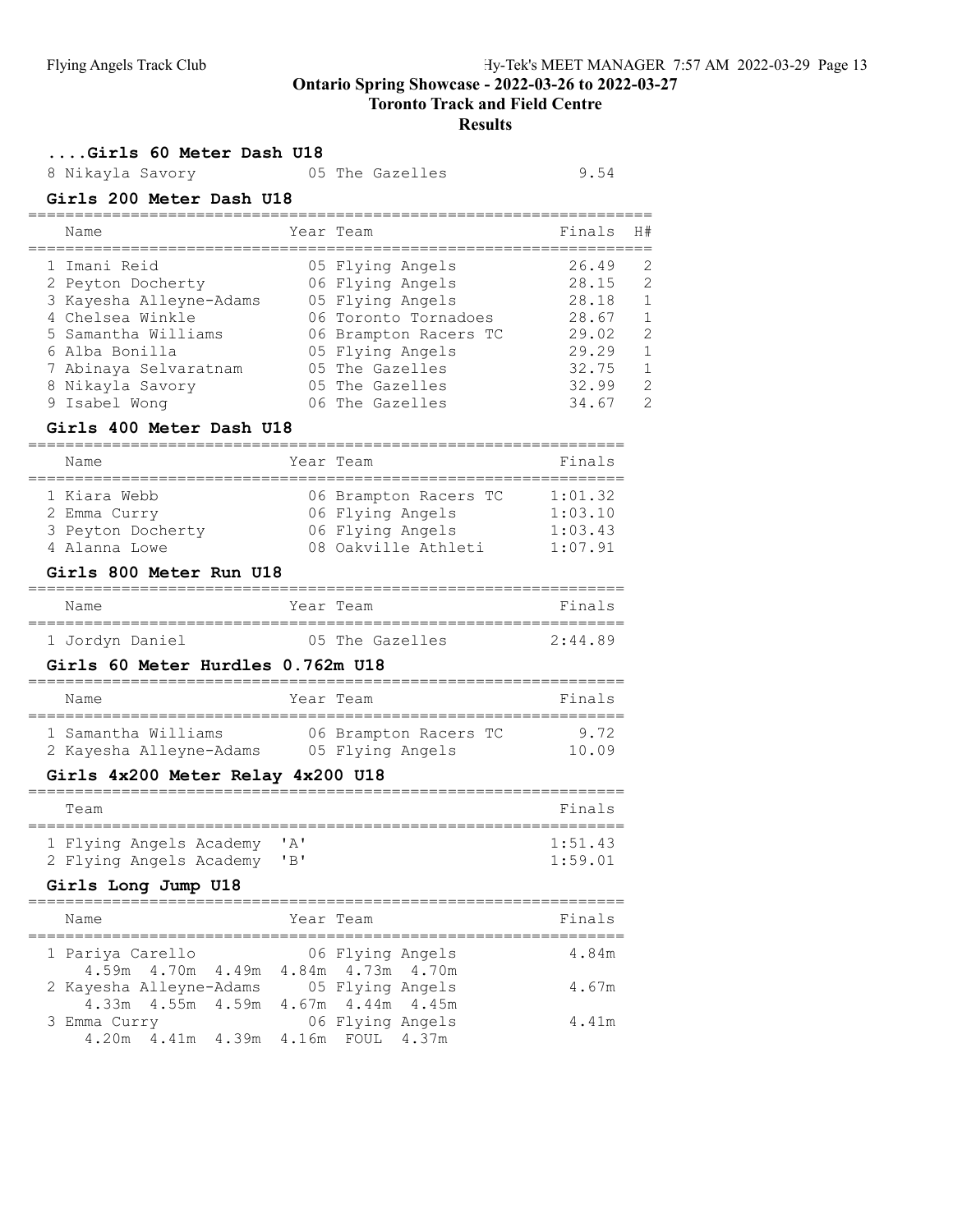Toronto Track and Field Centre

### **Results**

# ....Girls Long Jump U18

| 4 Peyton Docherty |                                 |  | 06 Flying Angels | 4.35m |
|-------------------|---------------------------------|--|------------------|-------|
|                   | FOUL 4.35m FOUL FOUL 4.03m FOUL |  |                  |       |

## Girls Shot Put 3.00 kg U18

| Name          |  | Year Team |                                     | Finals |
|---------------|--|-----------|-------------------------------------|--------|
| 1 Kavia Hyman |  |           | 06 Toronto Tornadoes                | 9.06m  |
|               |  |           | 9.06m 8.77m 8.12m FOUT, 8.92m 8.24m |        |

### Women 60 Meter Dash Open

| Name                     | Year Team        | Finals |
|--------------------------|------------------|--------|
| 1 Gabrielle Cole         | 04 Flying Angels | 7.87   |
| 2 Mckayla Francis        | 04 Flying Angels | 7.91   |
| 3 Abieyuwa Edison-Edebor | 04 Flying Angels | 8.49   |

## Women 200 Meter Dash Open

| Name                     | Year Team             | Finals | H#             |
|--------------------------|-----------------------|--------|----------------|
| 1 Gabrielle Cole         | 04 Flying Angels      | 26.44  | 2              |
| 2 Tolu Akinduro          | 04 Flying Angels      | 26.45  | 2              |
| 3 Megan Torrance         | 01 Blue Devils        | 27.03  | $\mathcal{P}$  |
| 4 Crystal Guy            | 04 Flying Angels      | 27.73  |                |
| 5 Magdalena Bator        | 04 Mississauga T.F.C. | 27.81  | $\overline{2}$ |
| 6 Charlotte Watson       | 04 Blue Devils        | 28.53  |                |
| 7 Abieyuwa Edison-Edebor | 04 Flying Angels      | 28.79  |                |
| 8 Kaela Gurdon           | 04 Flying Angels      | 29.03  |                |

### Women 400 Meter Dash Open

| Name               | Year Team |                | Finals  |
|--------------------|-----------|----------------|---------|
| 1 Megan Torrance   |           | 01 Blue Devils | 1.02.89 |
| 2 Charlotte Watson |           | 04 Blue Devils | 1:04.58 |

### Women 800 Meter Run Open

| Name            | Year Team      | Finals          |
|-----------------|----------------|-----------------|
| 1 Abigail Joyce | 04 Blue Devils | 2.3345          |
| 2 Maya Nobes    | 07 Blue Devils | $2 \cdot 37.60$ |

### Women 1500 Meter Run Open

| Name |                      | Year Team |                | Finals  |
|------|----------------------|-----------|----------------|---------|
|      |                      |           |                |         |
|      | 1 Samantha MacDonald |           | 01 Blue Devils | 5.13 08 |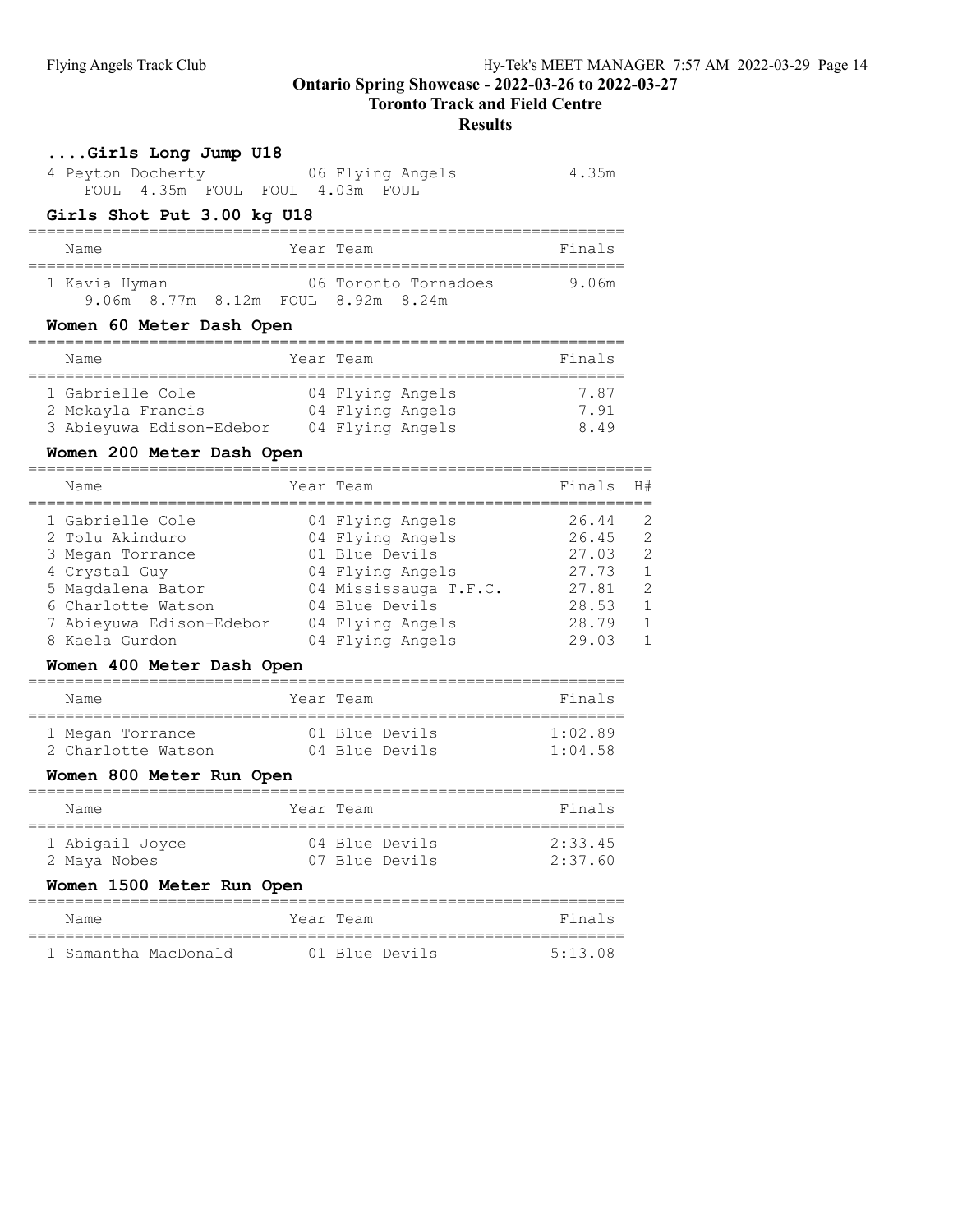#### Toronto Track and Field Centre

## Results

| Women 4x200 Meter Relay 4x200 Open                                                |           |                                     |                |                |
|-----------------------------------------------------------------------------------|-----------|-------------------------------------|----------------|----------------|
| Team                                                                              |           |                                     | Finals         |                |
| 1 Blue Devils Athletics Club                                                      |           | ' A'                                | 1:56.66        |                |
| Women Long Jump Open                                                              |           |                                     |                |                |
| Name                                                                              | Year Team |                                     | Finals         |                |
| 1 Abieyuwa Edison-Edebor 04 Flying Angels<br>FOUL 4.67m 4.53m 4.90m 4.96m<br>FOUL |           |                                     | 4.96m          |                |
| Women Shot Put 4.00 kg Open                                                       |           |                                     |                |                |
| Name                                                                              |           | Year Team                           | Finals         |                |
| 1 Coco Van Nynatten 07 Thorold Elite<br>9.41m FOUL 9.95m FOUL FOUL FOUL           |           |                                     | 9.95m          |                |
| Boys 60 Meter Dash U9<br>Top 8 Advance by Time                                    |           |                                     |                |                |
| Name                                                                              |           | Year Team                           | Prelims        | H#             |
| Preliminaries                                                                     |           |                                     |                |                |
| 1 Aiden Phillips                                                                  |           | 14 Brampton Racers TC               | 10.05q         | 1              |
| 2 Abubakr Daramie                                                                 |           | 14 Eclipse                          | 10.20q         | $\mathbf{2}$   |
| 3 Aden Abbasi                                                                     |           | 14 Eclipse                          | 10.44q         | 1              |
| 4 Adam Khan                                                                       |           | 14 Brampton Racers TC               | 10.49q         | $\mathbf 1$    |
| 5 Zion Abrahams                                                                   |           | 14 Eclipse                          | 10.98q         | $\mathbf{2}$   |
| 5 Antwan Francis                                                                  |           | 14 Pace                             | 10.98q         | $\overline{c}$ |
| 7 Aarjav Roy                                                                      |           | 15 Durham Dragons                   | 11.92q         | $\mathbf 1$    |
| 8 Kyden Mayne                                                                     |           | 16 Flying Angels                    | 12.06g         | $\mathbf{2}$   |
| 9 Zion Mais                                                                       |           | 15 Flying Angels                    | 13.05          | 1<br>2         |
| 10 Ari Lockhart<br>Boys 60 Meter Dash U9                                          |           | 16 The Gazelles                     | 13.22          |                |
|                                                                                   |           |                                     |                |                |
| Name                                                                              |           | Year Team                           | Finals         |                |
| Finals                                                                            |           |                                     |                |                |
| 1 Aiden Phillips                                                                  |           | 14 Brampton Racers TC               | 10.08          |                |
| 2 Abubakr Daramie<br>3 Aden Abbasi                                                |           | 14 Eclipse                          | 10.18          |                |
| 4 Adam Khan                                                                       |           | 14 Eclipse<br>14 Brampton Racers TC | 10.43<br>10.44 |                |
| 5 Antwan Francis                                                                  |           | 14 Pace                             | 10.87          |                |
| 6 Zion Abrahams                                                                   |           | 14 Eclipse                          | 11.06          |                |
| 7 Aarjav Roy                                                                      |           | 15 Durham Dragons                   | 11.32          |                |
| 8 Kyden Mayne                                                                     |           | 16 Flying Angels                    | 12.05          |                |
| Boys 200 Meter Dash U9                                                            |           |                                     |                |                |
| Name                                                                              |           | ========<br>Year Team               | Finals         | H#             |
| 1 Aiden Phillips                                                                  |           | 14 Brampton Racers TC               | 35.66          |                |

2 Adam Khan 14 Brampton Racers TC 36.54 2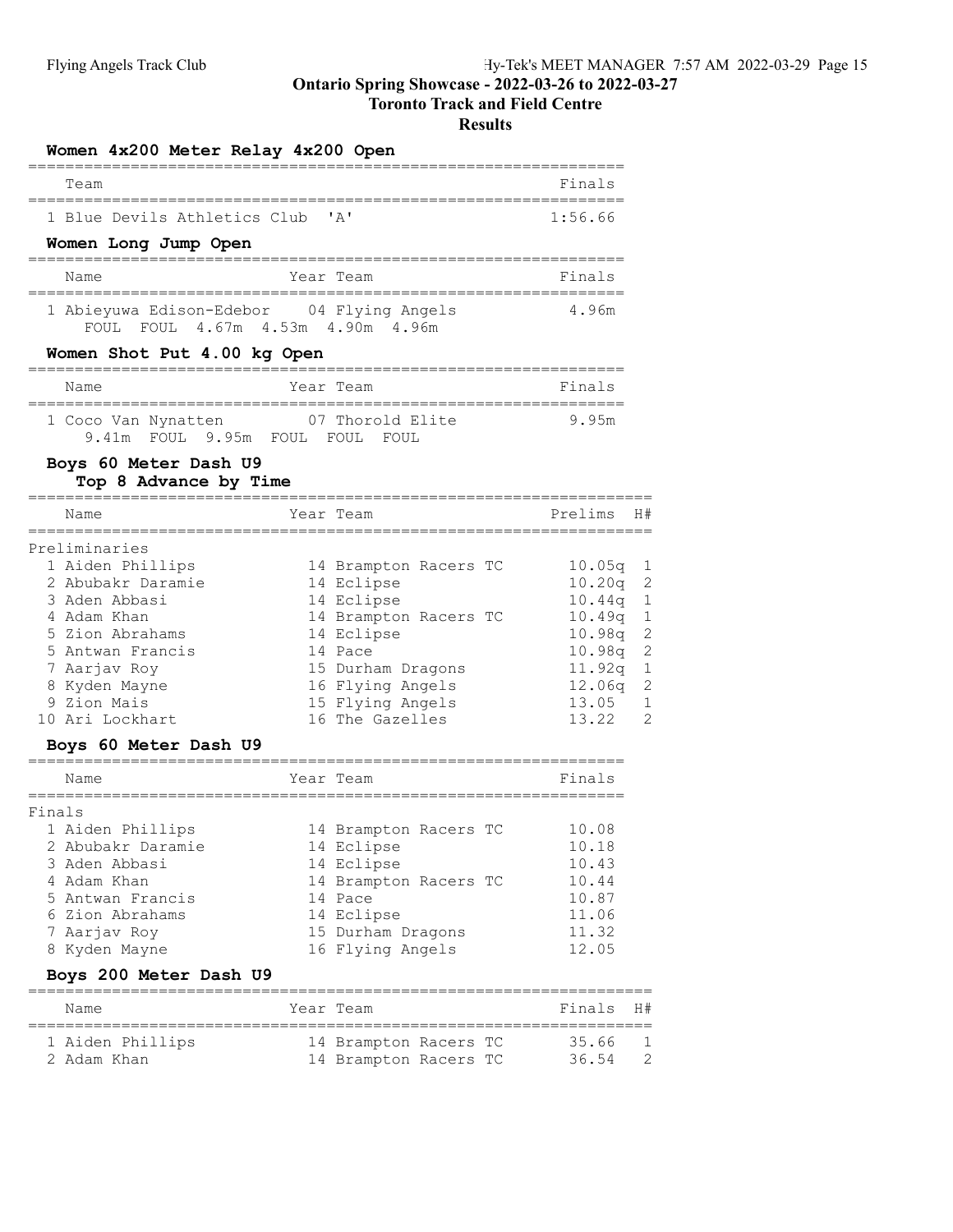Toronto Track and Field Centre

### Results

### ....Boys 200 Meter Dash U9

| 3 Antwan Francis | 14 Pace           | 36.85<br>2            |   |
|------------------|-------------------|-----------------------|---|
| 4 Zion Mais      | 15 Flying Angels  | 38.06<br>$\mathbf{1}$ |   |
| 5 Aarjav Roy     | 15 Durham Dragons | 40.01                 | 2 |
| 6 Kyden Mayne    | 16 Flying Angels  | 44.90                 | 2 |
| 7 Ari Lockhart   | 16 The Gazelles   | 48.92<br>1            |   |

#### Boys 60 Meter Hurdles 12" U9

| Name                               | Year Team                | Finals         |
|------------------------------------|--------------------------|----------------|
| 1 Abubakr Daramie<br>2 Aden Abbasi | 14 Eclipse<br>14 Eclipse | 11.37<br>11.43 |
| 3 Zion Abrahams                    | 14 Eclipse               | 12 47          |

### Boys Long Jump U9

| Name              |  | Year Team                          | Finals |
|-------------------|--|------------------------------------|--------|
| 1 Adam Khan       |  | 14 Brampton Racers TC              | 3.10m  |
|                   |  | 2.94m FOUL 2.45m 3.10m 2.85m 2.97m |        |
| 2 Aden Abbasi     |  | 14 Eclipse                         | 2.97m  |
|                   |  | 2.39m 2.27m 2.17m 2.34m FOUL 2.97m |        |
| 3 Abubakr Daramie |  | 14 Eclipse                         | 2.93m  |
|                   |  | 2.93m 2.70m 2.32m FOUL 1.72m 2.23m |        |
| 4 Zion Abrahams   |  | 14 Eclipse                         | 2.32m  |
|                   |  | 1.80m 2.16m 2.32m FOUL 1.72m 2.26m |        |

### Boys 60 Meter Dash U11

## Top 8 Advance by Time

|  | Prelims                                                                                                                                                                                                                                                                                                    | H#         |
|--|------------------------------------------------------------------------------------------------------------------------------------------------------------------------------------------------------------------------------------------------------------------------------------------------------------|------------|
|  |                                                                                                                                                                                                                                                                                                            |            |
|  | 9.12 $q$ 2                                                                                                                                                                                                                                                                                                 |            |
|  | 9.30 $q$ 1                                                                                                                                                                                                                                                                                                 |            |
|  | 9.43 $q$ 2                                                                                                                                                                                                                                                                                                 |            |
|  | $9.59q$ 2                                                                                                                                                                                                                                                                                                  |            |
|  |                                                                                                                                                                                                                                                                                                            |            |
|  | $10.87q$ 2                                                                                                                                                                                                                                                                                                 |            |
|  | $11.20q$ 2                                                                                                                                                                                                                                                                                                 |            |
|  | $12.36q$ 1                                                                                                                                                                                                                                                                                                 |            |
|  | 13.42                                                                                                                                                                                                                                                                                                      | 1          |
|  |                                                                                                                                                                                                                                                                                                            |            |
|  | Finals                                                                                                                                                                                                                                                                                                     |            |
|  |                                                                                                                                                                                                                                                                                                            |            |
|  | 9.08                                                                                                                                                                                                                                                                                                       |            |
|  | 9.25                                                                                                                                                                                                                                                                                                       |            |
|  | 9.65                                                                                                                                                                                                                                                                                                       |            |
|  | 9.79                                                                                                                                                                                                                                                                                                       |            |
|  | Year Team<br>13 Brampton Racers TC<br>12 Brampton Racers TC<br>12 Flying Angels<br>13 The Gazelles<br>13 Airblastoff Lion<br>12 Speed Dee AC<br>13 Blue Devils<br>13 Flying Angels<br>13 Blue Devils<br>Year Team<br>13 Brampton Racers TC<br>12 Brampton Racers TC<br>13 The Gazelles<br>12 Flying Angels | $10.56q$ 1 |

 5 Nehemiah Esmie 13 Airblastoff Lion 10.27 6 Avery Law 12 Speed Dee AC 10.74 7 Noah Kuruliak 13 Blue Devils 11.32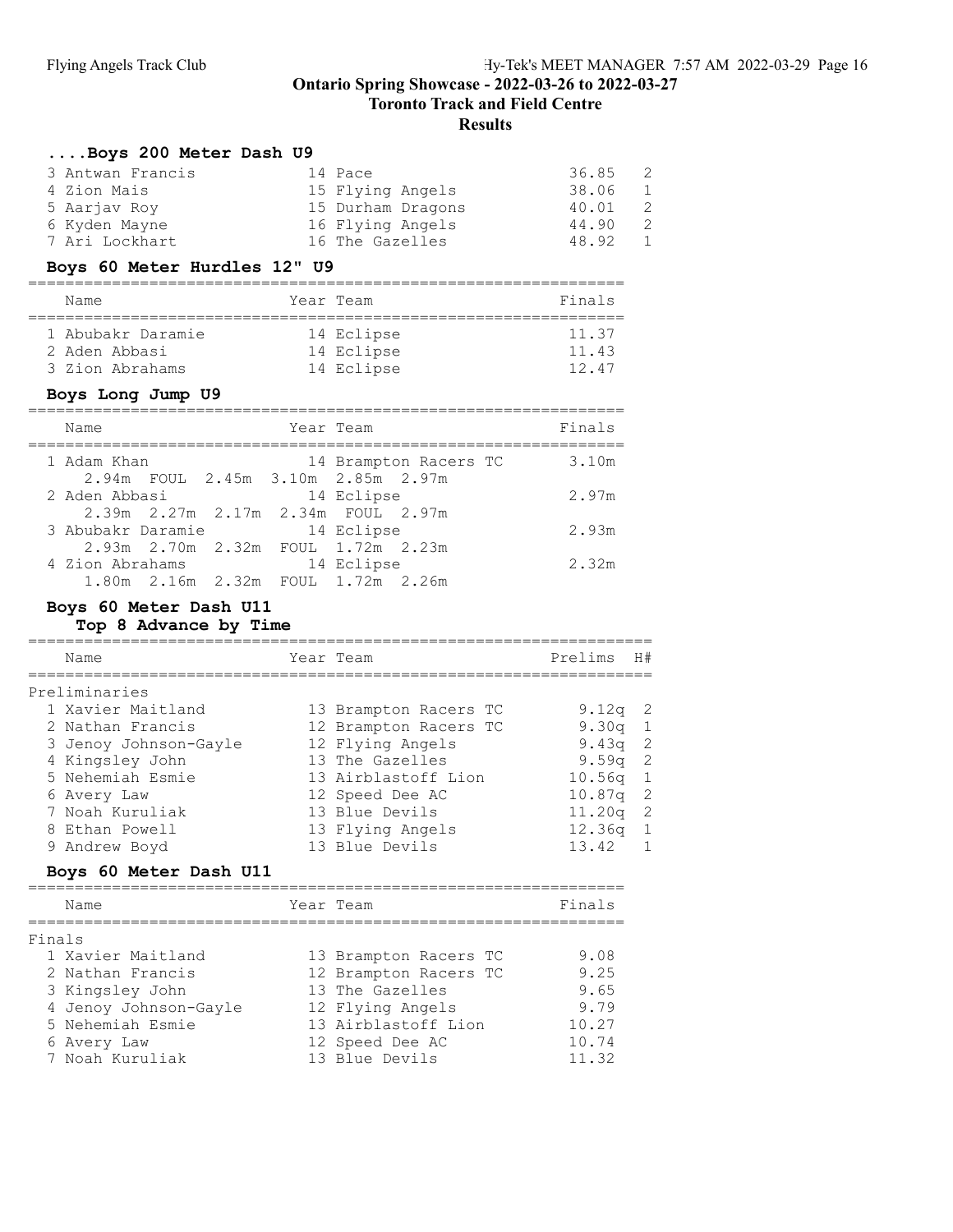## Ontario Spring Showcase - 2022-03-26 to 2022-03-27 Toronto Track and Field Centre

## Results

.... Boys 60 Meter Dash U11<br>8 Ethan Powell 1 13 Flying Angels 12.91 Boys 200 Meter Dash U11

| Name                       | Year Team             | Finals | H#           |
|----------------------------|-----------------------|--------|--------------|
| 1 Xavier Maitland          | 13 Brampton Racers TC | 31.28  | 3            |
| 2 Nathan Francis           | 12 Brampton Racers TC | 31.68  | $\mathbf{1}$ |
| 3 Evan Moulis              | 12 Speed Dee AC       | 31.74  | 3            |
| 4 Jenoy Johnson-Gayle      | 12 Flying Angels      | 32.04  | 2            |
| 5 David Peniston           | 12 Flying Angels      | 34.23  | 2            |
| 6 Jaden Spencer            | 13 Thorold Elite      | 35.65  | 3            |
| 7 Kingsley John            | 13 The Gazelles       | 36.18  | 2            |
| 8 Nehemiah Esmie           | 13 Airblastoff Lion   | 36.58  | 3            |
| 9 Shriharish Thiruloganath | 13 United Tamil SC    | 36.81  | $\mathbf{1}$ |
| 10 Avery Law               | 12 Speed Dee AC       | 38.89  | $\mathbf{1}$ |
| 11 Noah Kuruliak           | 13 Blue Devils        | 40.48  | 2            |
| 12 Ethan Powell            | 13 Flying Angels      | 49.62  |              |

### Boys 400 Meter Dash U11

| Name                                                                                                | Year Team                                                                                            | Finals                                              |
|-----------------------------------------------------------------------------------------------------|------------------------------------------------------------------------------------------------------|-----------------------------------------------------|
| 1 Jenoy Johnson-Gayle<br>2 David Peniston<br>3 Leo Velimirovic<br>4 Gavin Osborne<br>5 Owen Kennedy | 12 Flying Angels<br>12 Flying Angels<br>13 Etobicoke Track<br>13 Durham Dragons<br>12 Durham Dragons | 1:16.07<br>1:18.41<br>1:27.61<br>1:35.24<br>1:47.63 |

## Boys 800 Meter Run U11

| Name             | Year Team         | Finals     |
|------------------|-------------------|------------|
|                  |                   |            |
| 1 Finley Hollins | 13 Durham Dragons | 2:43.17    |
| 2 Evan Moulis    | 12 Speed Dee AC   | 2:46.45    |
| 3 Luca Bruno     | 13 Durham Dragons | 2:59.71    |
| 4 Domenic Jessop | 12 Blue Devils    | 3:14.00    |
| -- Hank McNeil   | 13 Blue Devils    | <b>DNF</b> |

### Boys 1200 Meter Run U11

| Name              | Year Team          | Finals  |
|-------------------|--------------------|---------|
|                   |                    |         |
| 1 Hank McNeil     | 13 Blue Devils     | 4:59.06 |
| 2 Ryan Parkes     | 12 Burlington Tfc  | 4:59.19 |
| 3 Leo Velimirovic | 13 Etobicoke Track | 5:29.16 |

## Boys 60 Meter Hurdles 18" U11

| Name                                                                                        | Year Team                                                                         | Finals                           |
|---------------------------------------------------------------------------------------------|-----------------------------------------------------------------------------------|----------------------------------|
| 1 Nathan Jeyanathan<br>2 Kingsley John<br>3 Shriharish Thiruloganath<br>4 Komalan Sriranjan | 13 United Tamil SC<br>13 The Gazelles<br>13 United Tamil SC<br>12 United Tamil SC | 11.18<br>11.43<br>12.35<br>12.65 |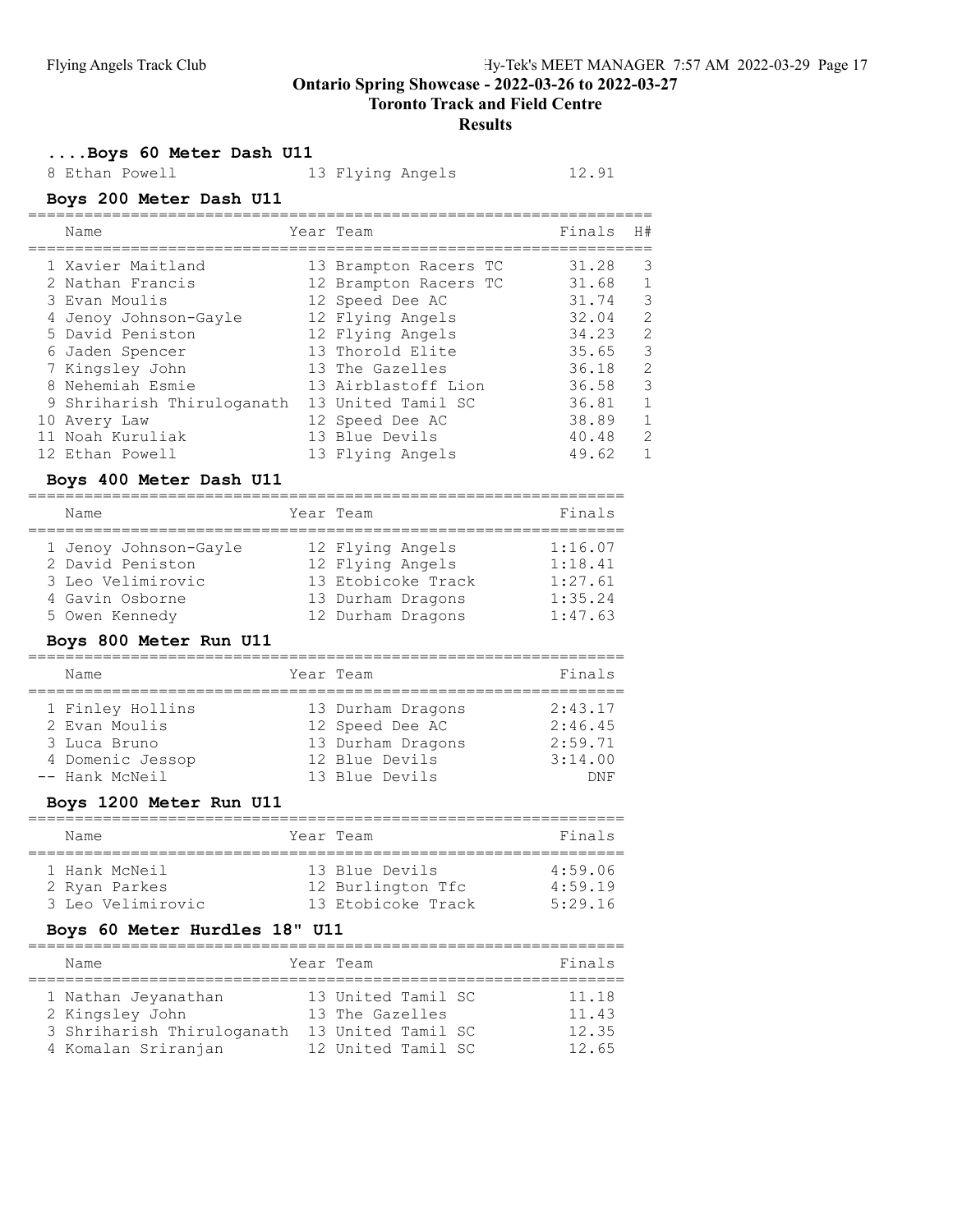# Toronto Track and Field Centre

## Results

# ....Boys 60 Meter Hurdles 18" U11

| 5 Nehemiah Esmie                                                                                                                                  | 13 Airblastoff Lion | 13.27                                                                   |
|---------------------------------------------------------------------------------------------------------------------------------------------------|---------------------|-------------------------------------------------------------------------|
| Boys 4x200 Meter Relay 4x200 U11                                                                                                                  |                     |                                                                         |
| Team                                                                                                                                              |                     | Finals                                                                  |
| 1 Brampton Racers TC 'A'<br>1) Tyler Dunkley 13<br>3) Xavier Maitland 13<br>2 Flying Angels Academy<br>1) Ethan Powell 13<br>3) David Peniston 12 | 4)<br>י ∧ י<br>4    | 2:22.85<br>2) Nathan Francis 12<br>2:37.83<br>2) Jenoy Johnson-Gayle 12 |

## Boys High Jump U11

| Name                                                 |            | Year Team          |  | Finals |
|------------------------------------------------------|------------|--------------------|--|--------|
| 1 Nathan Jeyanathan<br>0.85 0.90 0.95 1.00 1.05 1.10 |            | 13 United Tamil SC |  | 1.05m  |
|                                                      | 000 NXOXXX |                    |  |        |
| 2 Shriharish Thiruloganath 13 United Tamil SC        |            |                    |  | 0.85m  |
| $0.85$ $0.90$                                        |            |                    |  |        |
|                                                      |            |                    |  |        |

### O XXX

## Boys Long Jump U11

| Name                                          |  | Year Team                                             | Finals |
|-----------------------------------------------|--|-------------------------------------------------------|--------|
| 1 Xavier Maitland 13 Brampton Racers TC       |  | 3.65m 3.52m 3.53m PASS PASS 3.78m                     | 3.78m  |
| 2 Shriharish Thiruloganath 13 United Tamil SC |  | 3.41m 3.71m 3.50m PASS PASS 3.18m                     | 3.71m  |
| 3 Nathan Jeyanathan 13 United Tamil SC        |  | FOUL 3.36m FOUL 3.40m 3.51m 3.51m                     | 3.51m  |
| 4 Hank McNeil                                 |  | 13 Blue Devils<br>3.14m 3.31m 3.31m 3.19m 3.34m 3.30m | 3.34m  |
| 5 Komalan Sriranjan 12 United Tamil SC        |  | FOUL FOUL 2.96m 3.03m 3.02m 3.17m                     | 3.17m  |
| 6 Domenic Jessop                              |  | 12 Blue Devils<br>FOUL FOUL 2.56m 2.28m 2.15m 2.35m   | 2.56m  |

# Boys Shot Put 2.00 kg U11

| Year Team<br>Name                                                                                       | Finals |
|---------------------------------------------------------------------------------------------------------|--------|
| 1 Komalan Sriranjan<br>12 United Tamil SC                                                               | 5.43m  |
| 5.15m 5.43m 5.42m 4.86m 4.89m 5.07m                                                                     |        |
| 2 Shriharish Thiruloganath 13 United Tamil SC                                                           | 4.92m  |
|                                                                                                         |        |
|                                                                                                         |        |
| FOUL FOUL 4.57m 4.69m 3.30m 4.92m<br>3 Hank McNeil<br>13 Blue Devils<br>4.33m 4.88m PASS PASS PASS PASS | 4.88m  |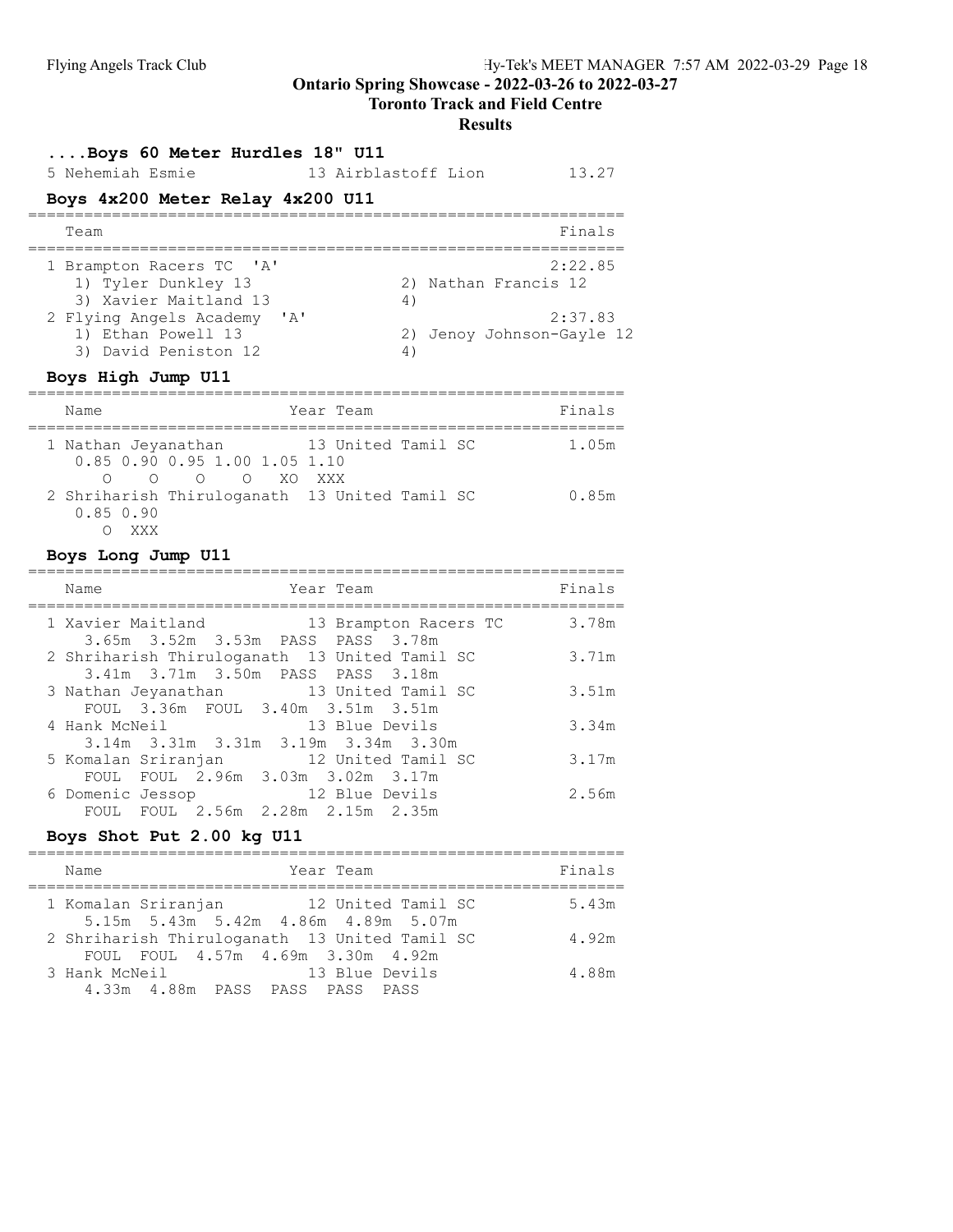#### Toronto Track and Field Centre

#### Results

## Boys 60 Meter Dash U13

Top 8 Advance by Time

| Name                  | Year Team             | Prelims           | H#             |
|-----------------------|-----------------------|-------------------|----------------|
|                       |                       |                   |                |
| Preliminaries         |                       |                   |                |
| 1 Cailan Ali          | 11 Brampton Racers TC | $8.87q$ 1         |                |
| 2 Tobi Akinduro       | 11 Flying Angels      | $8.91q$ 2         |                |
| 3 Quinton Spence      | 10 Brampton Racers TC | 9.12 <sub>q</sub> | - 2            |
| 4 Jaleel Bantin       | 10 Flying Angels      | 9.25q             | - 1            |
| 5 Zhyon Alleyne-Adams | 11 Flying Angels      | $9.31q$ 1         |                |
| 6 David James         | 10 Flying Angels      | 9.54 <sub>q</sub> | - 2            |
| 7 Graham Ewers        | 11 Brampton Racers TC | 10.22q            | $\overline{2}$ |
| 8 Grady O'Malley      | 10 Airblastoff Lion   | 10.43q            | -2             |
| 9 Lukas Hoferica      | 11 Blue Devils        | 10.95             |                |

#### Boys 60 Meter Dash U13

|        | Name                  | Year Team |                       | Finals |
|--------|-----------------------|-----------|-----------------------|--------|
| Finals |                       |           |                       |        |
|        | 1 Cailan Ali          |           | 11 Brampton Racers TC | 8.71   |
|        | 2 Tobi Akinduro       |           | 11 Flying Angels      | 8.81   |
|        | 3 Ouinton Spence      |           | 10 Brampton Racers TC | 9.15   |
|        | 4 Jaleel Bantin       |           | 10 Flying Angels      | 9.37   |
|        | 5 Zhyon Alleyne-Adams |           | 11 Flying Angels      | 9.40   |
|        | 6 David James         |           | 10 Flying Angels      | 9.58   |
|        | 7 Graham Ewers        |           | 11 Brampton Racers TC | 10.12  |
|        | 8 Grady O'Malley      |           | 10 Airblastoff Lion   | 10.57  |

#### Boys 200 Meter Dash U13

=================================================================== Name **Name Manufacture State Team Finals H**# =================================================================== 1 Lucas Hudson 10 The Gazelles 29.22 3 2 Tobi Akinduro 11 Flying Angels 29.56 3 3 Cailan Ali 11 Brampton Racers TC 29.67 2 4 Quinton Spence 10 Brampton Racers TC 30.99 3 5 Zhyon Alleyne-Adams 11 Flying Angels 31.08 3 6 Max Lara 11 Flying Angels 31.91 1 7 Jaleel Bantin 10 Flying Angels 31.95 2 8 David James 10 Flying Angels 32.73 1 9 Bryson Jopling 11 Flying Angels 33.40 2 10 Graham Ewers 11 Brampton Racers TC 36.15 1 11 Grady O'Malley 10 Airblastoff Lion 38.41 2 12 Lukas Hoferica 11 Blue Devils 39.60 1

#### Boys 400 Meter Dash U13

| Name                  | Year Team         | Finals  |
|-----------------------|-------------------|---------|
| 1 Lucas Hudson        | 10 The Gazelles   | 1:10.04 |
| 2 Zhyon Alleyne-Adams | 11 Flying Angels  | 1:12.46 |
| 3 Ben Bedford         | 10 Burlington Tfc | 1:13.11 |
| 4 Max Lara            | 11 Flying Angels  | 1:13.97 |
| 5 Alroy Bucchan       | 11 Flying Angels  | 1:26.73 |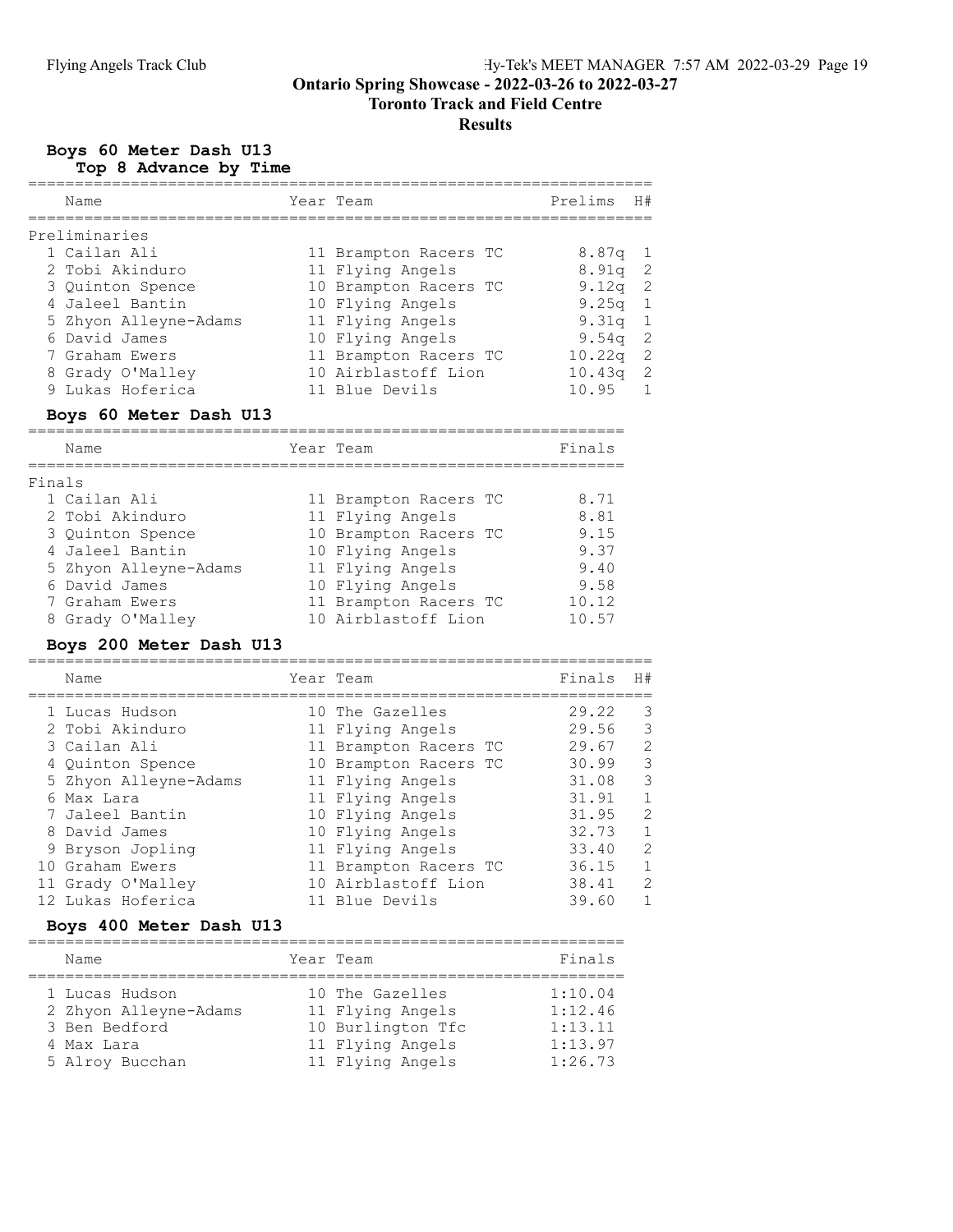# Toronto Track and Field Centre

# Results

# Boys 800 Meter Run U13

| Name                                                                                        | Year Team                                                                                           | Finals                                              |
|---------------------------------------------------------------------------------------------|-----------------------------------------------------------------------------------------------------|-----------------------------------------------------|
| 1 Owen Jensen<br>2 Owen Anselm<br>3 Deniz Dervisoglu<br>4 Cullen Helmer<br>5 Bryson Jopling | 10 Newmarket Huskie<br>10 Toronto West<br>10 Flying Angels<br>11 Durham Dragons<br>11 Flying Angels | 2:34.07<br>2:34.66<br>2:42.81<br>3:01.49<br>3:32.89 |

### Boys 1500 Meter Run U13

| Name               | Year Team             | Finals  |
|--------------------|-----------------------|---------|
|                    |                       |         |
| 1 Aidan Chan-Smith | 10 Etobicoke Track    | 5:14.28 |
| 2 Owen Anselm      | 10 Toronto West       | 5:14.34 |
| 3 Dev Gandhi Nott  | 11 Toronto West       | 5:49.92 |
| 4 Jack Griffiths   | 11 Blue Devils        | 6:02.05 |
| 5 Ayvan Kumaran    | 11 Unattached Ontario | 6:15.23 |

# Boys 60 Meter Hurdles 24" U13

| Name |                                               | Year Team |                  |                    | Finals         |
|------|-----------------------------------------------|-----------|------------------|--------------------|----------------|
|      | 1 Rakesh Rajakulathilakan<br>2 Bryson Jopling |           | 11 Flying Angels | 10 United Tamil SC | 11.13<br>11.61 |

## Boys 4x200 Meter Relay 4x200 U13

| Team                    |                           |                           | Finals  |
|-------------------------|---------------------------|---------------------------|---------|
|                         |                           |                           |         |
| 1 Flying Angels Academy | $\mathsf{r}_{\mathsf{A}}$ |                           | 2:16.59 |
| 1) David James 10       |                           | 2) Max Lara 11            |         |
| 3) Tobi Akinduro 11     |                           | 4) Zhyon Alleyne-Adams 11 |         |

## Boys High Jump U13

| Name |   |   |                      | Year Team |                                              |                                                   |       | Finals |
|------|---|---|----------------------|-----------|----------------------------------------------|---------------------------------------------------|-------|--------|
|      | ( | ( | $\cap$ $\cap$ $\cap$ |           | 1 Rakesh Rajakulathilakan 10 United Tamil SC | 0.85 0.90 0.95 1.00 1.05 1.10 1.15 1.20 1.25 1.30 | XXX X | 1 25m  |

## Boys Long Jump U13

| Name                                                                               | Year Team        | Finals |  |
|------------------------------------------------------------------------------------|------------------|--------|--|
| 1 Tobi Akinduro<br>4.01m  4.06m  4.08m  4.10m  4.12m  4.00m                        | 11 Flying Angels | 4.12m  |  |
| 2 Rakesh Rajakulathilakan 10 United Tamil SC<br>3.93m FOUL 3.67m 3.81m 3.61m 3.52m |                  | 3.93m  |  |
| 3 Zhyon Alleyne-Adams 11 Flying Angels<br>3.82m FOUL 3.65m 3.78m 3.44m 3.35m       |                  | 3.82m  |  |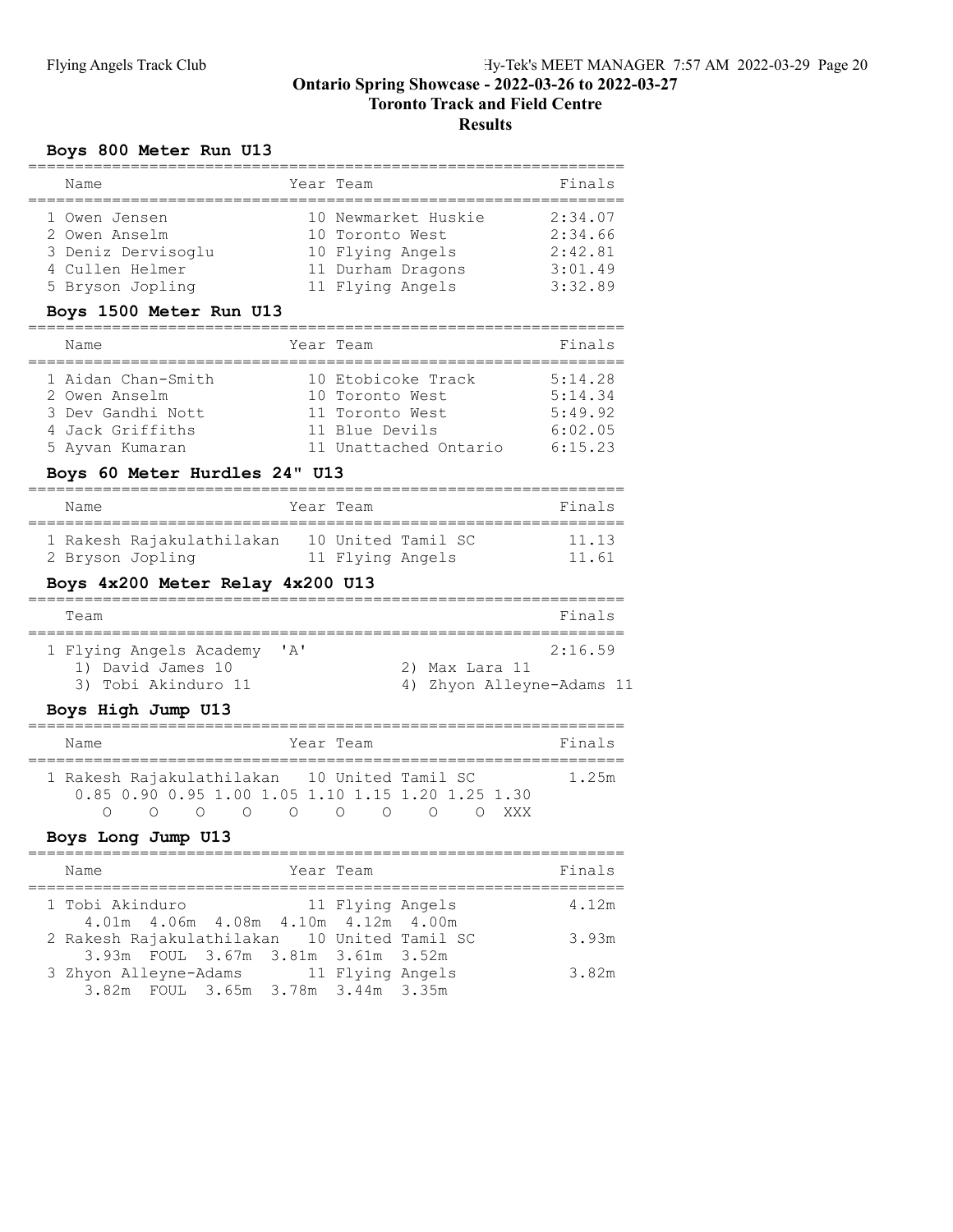## Toronto Track and Field Centre

### Results

## Boys Shot Put 2.73 kg U13

| Name | Year Team                                                                          | Finals |
|------|------------------------------------------------------------------------------------|--------|
|      | 1 Rakesh Rajakulathilakan 10 United Tamil SC<br>FOUL 7.86m 8.97m 8.65m 9.38m 9.53m | 9.53m  |
|      | 2 Zander Van Nynatten 11 Thorold Elite<br>4.38m  4.59m  4.68m  4.69m  4.57m  5.29m | 5.29m  |

# Boys 60 Meter Dash U15

### Top 8 Advance by Time

| Name                     | Year Team             | Prelims   | H#            |
|--------------------------|-----------------------|-----------|---------------|
| Preliminaries            |                       |           |               |
| 1 Jahleel Haley          | 08 Flying Angels      | 7.56g     | -2            |
| 2 Demilade Falobi        | 08 The Gazelles       | 7.67a     | 1             |
| 3 Theodore France        | 09 The Gazelles       | $7.77q$ 2 |               |
| 4 Anthony Phinn          | 09 Brampton Racers TC | 7.98q     | 1             |
| 5 Ethan Peart            | 08 Speed Dee AC       | 8.09a     | -2            |
| 5 Timi Faleye            | 08 Brampton Racers TC | 8.09a     | 1             |
| 7 Marc Bahnam            | 08 Mississauga T.F.C. | 8.19a     | 1             |
| 8 Demario Bent           | 08 Speed Dee AC       | 8.20a     | -2            |
| 9 Kaden Ellis            | 08 Blue Devils        | 8.24      | 1             |
| 10 Brandon Scott         | 08 Oakville Renegad   | 8.37      | $\mathbf{1}$  |
| 11 Xavier Gayle          | 09 Brampton Racers TC | 8.68      | $\mathcal{L}$ |
| 12 Darius Mendoza        | 09 Eclipse            | 8.87      | 2             |
| 13 Amari Samuel          | 09 Flying Angels      | 8.89      | $\mathbf 1$   |
| 14 Caleb Van Kampen      | 08 Flying Angels      | 8.93      | $\mathcal{L}$ |
| 15 Xavier Fletcher-Riley | 08 Flying Angels      | 9.00      | 1             |
| Boys 60 Meter Dash U15   |                       |           |               |

|        | Name              | Year Team |                       | Finals |
|--------|-------------------|-----------|-----------------------|--------|
| Finals |                   |           |                       |        |
|        | 1 Jahleel Haley   |           | 08 Flying Angels      | 7.49   |
|        | 2 Demilade Falobi |           | 08 The Gazelles       | 7.54   |
|        | 3 Theodore France |           | 09 The Gazelles       | 7.79   |
|        | 4 Anthony Phinn   |           | 09 Brampton Racers TC | 7.87   |
|        | 5 Marc Bahnam     |           | 08 Mississauga T.F.C. | 8.02   |
|        | 6 Ethan Peart     |           | 08 Speed Dee AC       | 8.10   |
|        | 7 Timi Faleye     |           | 08 Brampton Racers TC | 8.11   |
|        | 8 Demario Bent    |           | 08 Speed Dee AC       | 8.20   |

## Boys 200 Meter Dash U15

| Name              | Year Team             | Finals | H#             |
|-------------------|-----------------------|--------|----------------|
| 1 Jahleel Halev   | 08 Flying Angels      | 24.60  | 4              |
| 2 Demilade Falobi | 08 The Gazelles       | 25.14  | $\overline{4}$ |
| 3 Theodore France | 09 The Gazelles       | 25.66  | $\overline{4}$ |
| 4 Anthony Phinn   | 09 Brampton Racers TC | 26.06  | 2              |
| 5 Ethan Peart     | 08 Speed Dee AC       | 26.80  | $\overline{4}$ |
| 6 Timi Faleye     | 08 Brampton Racers TC | 26.85  | 3              |
| 7 Demario Bent    | 08 Speed Dee AC       | 27.04  | 3              |
| 8 Kaden Ellis     | 08 Blue Devils        | 27.78  | $\mathcal{R}$  |
|                   |                       |        |                |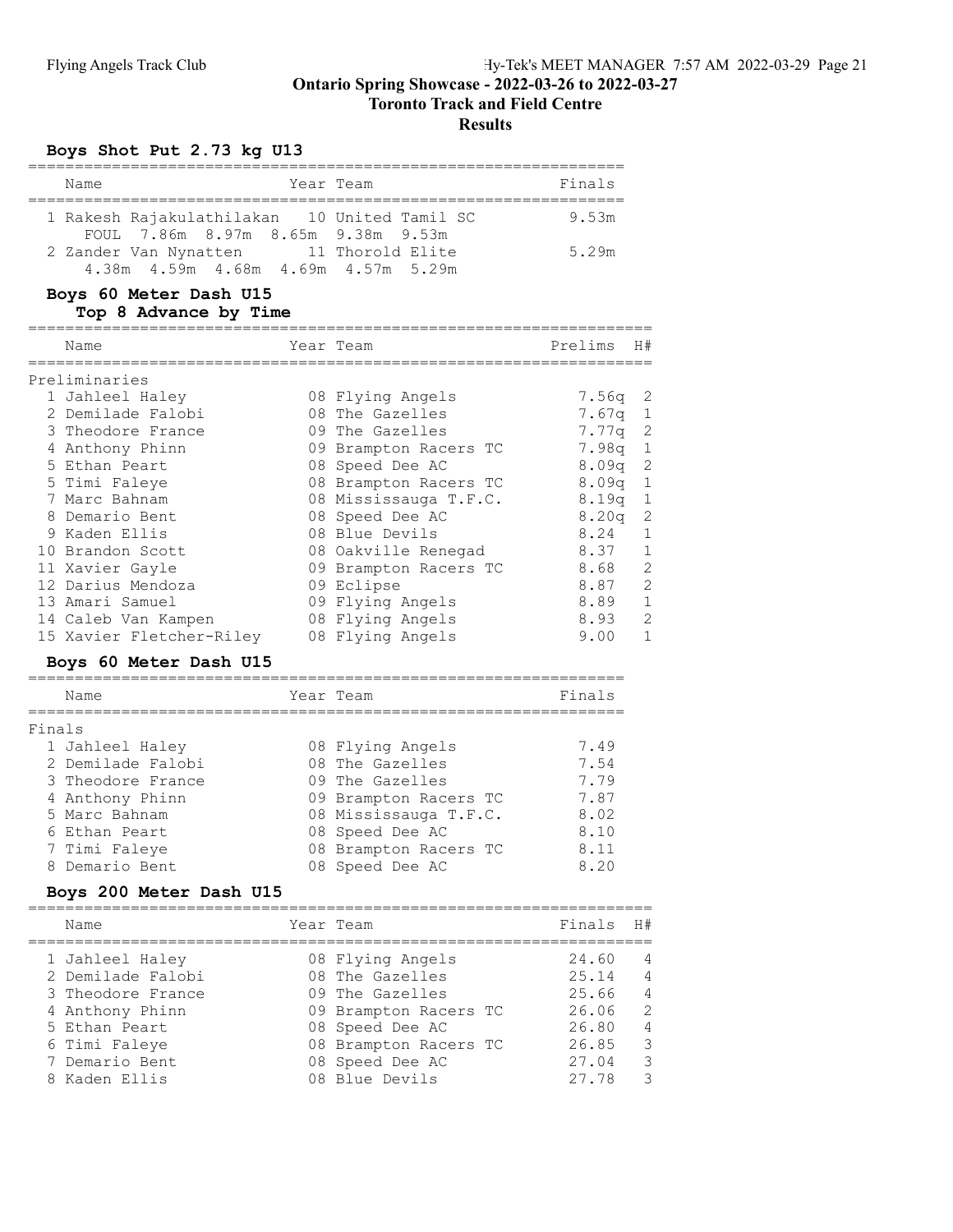Toronto Track and Field Centre

## Results

### ....Boys 200 Meter Dash U15

| 9 Brandon Scott          | 08 Oakville Renegad   | 28.14 | -2.           |
|--------------------------|-----------------------|-------|---------------|
| 10 Dominic Prempeh       | 08 Brampton Racers TC | 28.35 | 1             |
| 11 Xavier Gayle          | 09 Brampton Racers TC | 28.90 | 1             |
| 12 Xavier Fletcher-Riley | 08 Flying Angels      | 29.52 | -2            |
| 13 Caleb Van Kampen      | 08 Flying Angels      | 29.84 | -3            |
| 14 Darius Mendoza        | 09 Eclipse            | 29.85 | $\mathcal{R}$ |
| 15 Amari Samuel          | 09 Flying Angels      | 30.76 | 1             |

#### Boys 400 Meter Dash U15

=================================================================== Year Team

| <b>Nalle</b>            | TEAT TEATH             | r Tiidte   | - 口 艹          |
|-------------------------|------------------------|------------|----------------|
|                         |                        |            |                |
| 1 Stephan Hall          | 08 Brampton Racers TC  | 1:02.08    | -2.            |
| 2 Jaden Liu             | 09 Flying Angels       | 1:03.19    | 2              |
| 3 Kyan Wright           | 08 York Region Runners | 1:03.76    | 2              |
| 4 Dominic Prempeh       | 08 Brampton Racers TC  | 1:05.92    | $\overline{1}$ |
| 5 Xavier Fletcher-Riley | 08 Flying Angels       | 1:07.84    | $\overline{1}$ |
| 6 Lucas Aldana          | 09 Toronto West        | 1:19.20    | $\overline{1}$ |
| -- Tristan Bucknor      | 09 Flying Angels       | <b>DNF</b> | -1             |
|                         |                        |            |                |

### Boys 800 Meter Run U15

| Name                    | Year Team |                        | Finals  |
|-------------------------|-----------|------------------------|---------|
| 1 Kenneth Champ         |           | 08 South Simcoe        | 2:17.80 |
| 2 Jaden Liu             |           | 09 Flying Angels       | 2:31.37 |
| 3 Stephan Hall          |           | 08 Brampton Racers TC  | 2:32.04 |
| 4 Louka Bergerson-Small |           | 09 Blue Devils         | 2:33.91 |
| 5 Ethan James           |           | 09 Oakville Renegad    | 2:37.28 |
| 6 Kyan Wright           |           | 08 York Region Runners | 2:39.15 |
| 7 Phinneas Richards     |           | 09 Blue Devils         | 2:42.13 |
| 8 Ayush Kothari         |           | 08 Toronto West        | 2:46.18 |
| 9 Eliot Wong            |           | 09 Toronto West        | 2:50.86 |
| 10 Griffyn Jones        |           | 08 Toronto West        | 3:00.70 |
| 11 Jacob Ilavsky        |           | 09 Central Toronto     | 3:01.54 |

## Boys 1500 Meter Run U15

| Name                  | Year Team |                     | Finals  | H#            |
|-----------------------|-----------|---------------------|---------|---------------|
| 1 Kenneth Champ       |           | 08 South Simcoe     | 4:50.43 | -1            |
| 2 Jackson Bedford     |           | 08 Burlington Tfc   | 4:59.30 | 2             |
| 3 Juan Bernal-Salazar |           | 09 Toronto West     | 5:04.96 | $\mathbf{1}$  |
| 4 Aiden Clodd         |           | 08 Durham Dragons   | 5:05.66 | $\mathbf{1}$  |
| 5 Ethan James         |           | 09 Oakville Renegad | 5:11.32 | $\mathcal{L}$ |
| 6 Phinneas Richards   |           | 09 Blue Devils      | 5:13.54 | 2             |
| 7 Liam Sison          |           | 08 Durham Dragons   | 5:14.00 | $\mathbf{1}$  |
| 8 Eliot Wong          |           | 09 Toronto West     | 5:41.44 | 2             |
| 9 Brayden MacNevin    |           | 08 Durham Dragons   | 5:41.67 | $\mathcal{L}$ |
| 10 Ayush Kothari      |           | 08 Toronto West     | 5:50.71 | $\mathbf{1}$  |
| 11 Jackson Squire     |           | 09 Milton Spikes    | 5:55.16 | $\mathcal{L}$ |
| 12 Griffyn Jones      |           | 08 Toronto West     | 6:25.08 | 1             |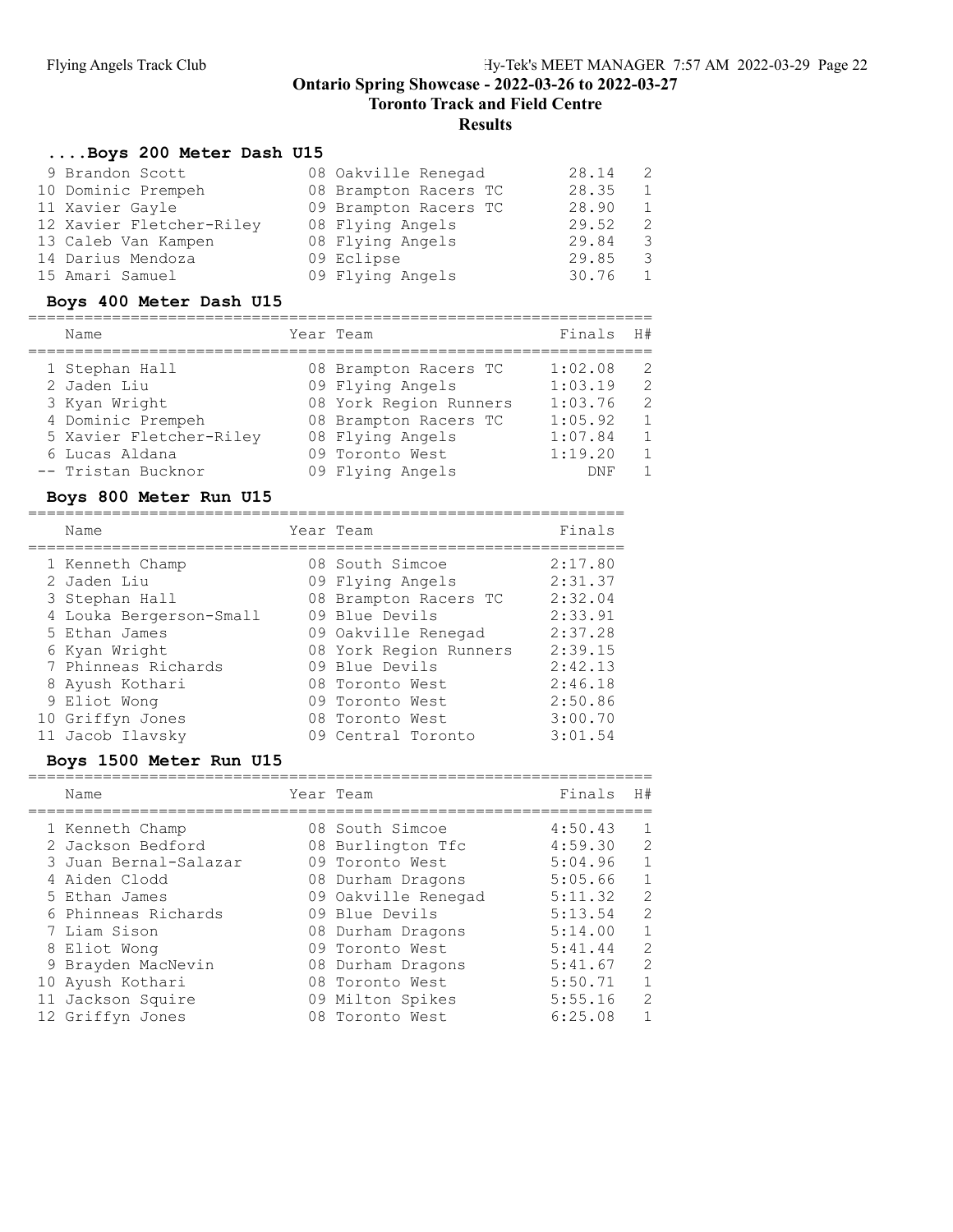# Toronto Track and Field Centre

## Results

## Boys 60 Meter Hurdles 27" U15

| Name                     | Year Team             | Finals |
|--------------------------|-----------------------|--------|
|                          |                       |        |
| 1 Justin Knight          | 08 Brampton Racers TC | 9.42   |
| 2 Seyon Satheesh         | 08 Speed City TC      | 9.64   |
| 3 Athavan Vengadaramanan | 09 Mississauga T.F.C. | 9.94   |
| 4 Vithuran Sriranjan     | 09 United Tamil SC    | 10.89  |

## Boys 4x200 Meter Relay 4x200 U15

| Team               |                             | Finals                      |  |
|--------------------|-----------------------------|-----------------------------|--|
|                    | 1 Brampton Racers TC 'A'    | 1:48.38                     |  |
| 1) Timi Faleye 08  |                             | 2) Stephan Hall 08          |  |
|                    | 3) Dominic Prempeh 08       | 4) Anthony Phinn 09         |  |
|                    | 2 Flying Angels Academy 'B' | 1:54.75                     |  |
| 1) Amari Samuel 09 |                             | 2) Jahleel Haley 08         |  |
|                    | 3) Caleb Van Kampen 08      | 4) Xavier Fletcher-Riley 08 |  |

## Boys High Jump U15

| Name                                        | Year Team |                    | Finals |
|---------------------------------------------|-----------|--------------------|--------|
| 1 Vithuran Sriranjan<br>1.20 1.25 1.30 1.35 |           | 09 United Tamil SC | 1.35m  |

## Boys Long Jump U15

| Name<br>Year Team                                                                           | Finals |
|---------------------------------------------------------------------------------------------|--------|
| 09 Brampton Racers TC<br>1 Anthony Phinn<br>FOUL 4.34m 4.64m 4.80m 4.56m 4.92m              | 4.92m  |
| 08 Speed City TC<br>2 Seyon Satheesh<br>4.83m 3.87m 4.42m 4.40m 4.02m                       | 4.83m  |
| 3 Caleb Van Kampen 608 Flying Angels<br>4.50m  4.23m  4.33m  4.39m  FOUL  4.44m             | 4.50m  |
| 09 United Tamil SC<br>4 Vithuran Sriranjan<br>$2.63m$ 4.35m 4.25m<br>4.28m 4.36m            | 4.36m  |
| 09 Mississauga T.F.C.<br>5 Athavan Vengadaramanan<br>$2.21m + 4.08m + 3.96m$<br>4.11m 4.31m | 4.31m  |
| 6 Xavier Gayle<br>09 Brampton Racers TC<br>3.27m FOUL 3.35m 3.04m 3.15m                     | 3.35m  |

### Boys Shot Put 2.73 kg U15

| Name                                                       | Year Team          | Finals |
|------------------------------------------------------------|--------------------|--------|
| 1 Aakaash Prabu<br>14.91m 14.09m FOUL 15.19m FOUL FOUL     | 08 United Tamil SC | 15.19m |
| 2 Daveigh Francis                                          | 08 Pace            | 8.58m  |
| 8.22m 8.29m 8.37m 8.58m 8.04m 7.74m<br>3 Kavin Thevaseelan | 09 United Tamil SC | 6.69m  |
| 6.69m  6.41m  5.32m  6.30m  FOUL  6.34m                    |                    |        |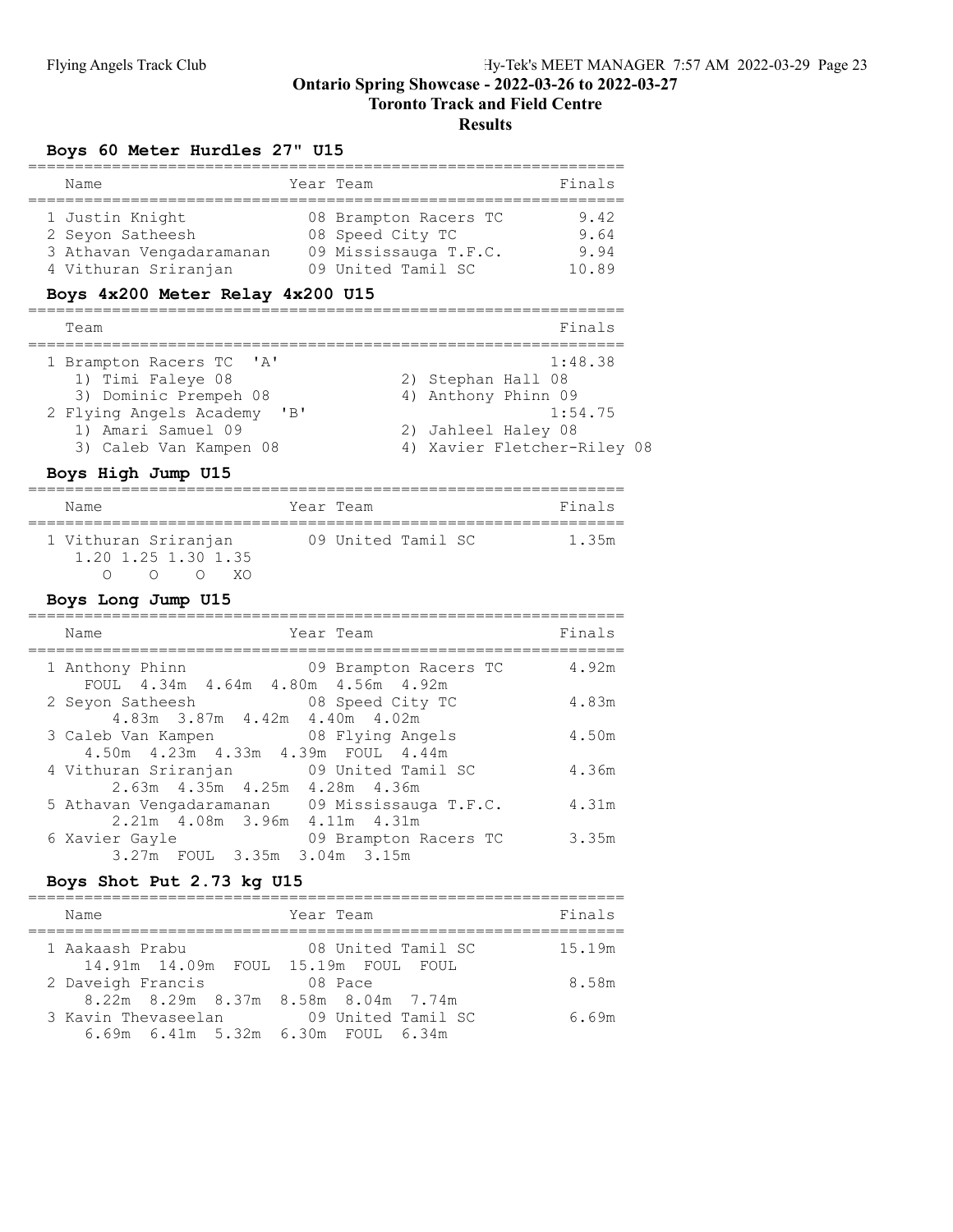# Toronto Track and Field Centre

## Results

## Boys 60 Meter Dash U16

| Name                | Year Team            | Finals |
|---------------------|----------------------|--------|
| 1 Cooper Colquhaoun | 07 The Gazelles      | 7.45   |
| 2 Jordan Lewis      | 07 Flying Angels     | 7.51   |
| 3 Keith Winkle Jr.  | 09 Toronto Tornadoes | 8.65   |
| 4 Micaiah Clarke    | 07 Eclipse           | 867    |

## Boys 200 Meter Dash U16

| Name                | Year Team            | Finals |
|---------------------|----------------------|--------|
| 1 Cooper Colquhaoun | 07 The Gazelles      | 24.48  |
| 2 Jordan Lewis      | 07 Flying Angels     | 25.34  |
| 3 Ian Yusti         | 07 Blue Devils       | 29.21  |
| 4 Keith Winkle Jr.  | 09 Toronto Tornadoes | 30.19  |

## Boys 400 Meter Dash U16

| Name |                | Year Team |                  | Finals          |
|------|----------------|-----------|------------------|-----------------|
|      | 1 Jordan Lewis |           | 07 Flying Angels | $1 \cdot 04$ 25 |
|      | 2 Caius Bajor  |           | 08 Glen Manor    | 1:05.58         |

### Boys 800 Meter Run U16

| Name                           | Year Team                        | Finals             |
|--------------------------------|----------------------------------|--------------------|
| 1 Xavier Gordon<br>2 Kai Lemay | 07 Blue Devils<br>08 Blue Devils | 2:16.52<br>2:35.25 |
| 3 Joey Fraelic                 | 07 Thorold Elite                 | 2:40.68            |

### Boys 1500 Meter Run U16

| Name            | Year Team              | Finals  |
|-----------------|------------------------|---------|
|                 |                        |         |
| 1 Cecil Jenkins | 08 Glen Manor          | 4:38.60 |
| 2 Ryker Babcock | 08 Durham Dragons      | 4:53.34 |
| 3 Josiah Lim    | 07 York Region Runners | 5:19.33 |
| 4 Joey Fraelic  | 07 Thorold Elite       | 5:23.48 |
| 5 Kai Lemay     | 08 Blue Devils         | 5:28.26 |

### Boys 60 Meter Hurdles 0.840m U16

| Name           | Year Team        | Finals |
|----------------|------------------|--------|
|                |                  |        |
| -- Stefan Luca | 07 Centro Scuola | NΤ     |

## Boys High Jump U16

|  | Name          |                               |           |  |          | Year Team        | Finals |
|--|---------------|-------------------------------|-----------|--|----------|------------------|--------|
|  | 1 Stefan Luca |                               |           |  |          | 07 Centro Scuola | 1.70m  |
|  |               | 1.50 1.55 1.60 1.65 1.70 1.75 |           |  |          |                  |        |
|  |               | $X \cup Y$<br>$\bigcap$       | $\bigcap$ |  | O XO XXX |                  |        |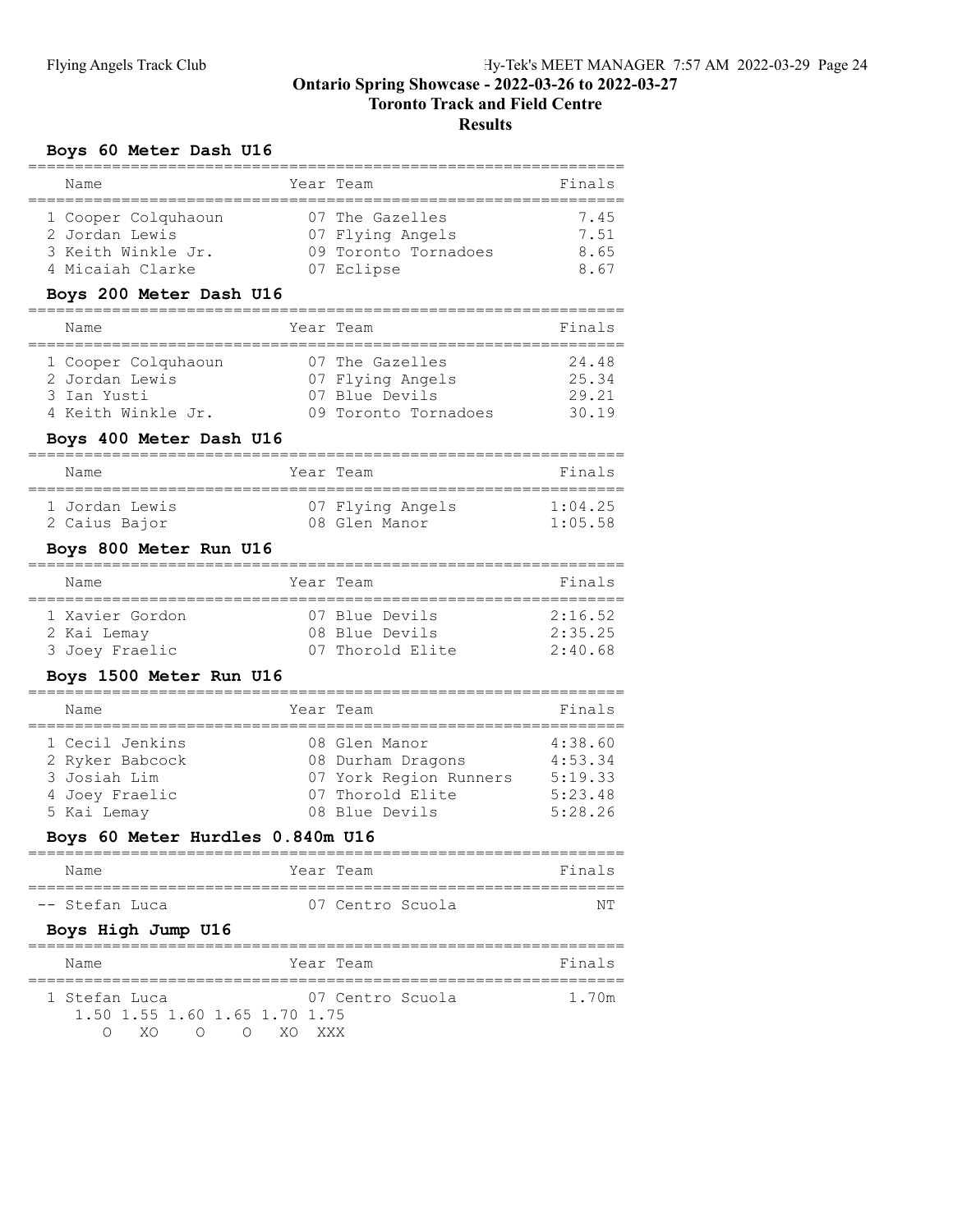# Toronto Track and Field Centre

### Results

# Boys 60 Meter Dash U18

Top 8 Advance by Time

|        | Name                                                         | Year Team                                   | Prelims | H#             |
|--------|--------------------------------------------------------------|---------------------------------------------|---------|----------------|
|        | ==========<br>Preliminaries                                  | ================<br>======================= |         |                |
|        | 1 Jelani Ellison                                             | 07 Flying Angels                            | 7.46q   | $\mathbf 1$    |
|        | 2 Cameron Christian                                          | 06 Flying Angels                            | 7.51q   | $\mathbf{2}$   |
|        | 3 Karim Sakka                                                | 05 Mississauga T.F.C.                       | 7.54q   | $\overline{c}$ |
|        | 4 Jamar Mitchell                                             | 05 Toronto Tornadoes                        | 7.56q   | $\mathbf 1$    |
|        | 5 Jack White                                                 | 06 Blue Devils                              | 7.58q   | $\overline{c}$ |
|        | 6 Josiah Lewis                                               | 06 Flying Angels                            | 7.60g   | $\mathbf 1$    |
|        | 7 Gabriel Lee                                                | 05 Flying Angels                            | 7.79q   | $\mathbf 1$    |
|        | 8 Chad Dume                                                  | 06 Flying Angels                            | 8.15q   | $\overline{2}$ |
|        | Boys 60 Meter Dash U18                                       |                                             |         |                |
|        | Name                                                         | Year Team                                   | Finals  |                |
| Finals |                                                              |                                             |         |                |
|        | 1 Jelani Ellison                                             | 07 Flying Angels                            | 7.36    |                |
|        | 2 Jamar Mitchell                                             | 05 Toronto Tornadoes                        | 7.48    |                |
|        | 3 Karim Sakka                                                | 05 Mississauga T.F.C.                       | 7.49    |                |
|        | 4 Jack White                                                 | 06 Blue Devils                              | 7.50    |                |
|        | 5 Cameron Christian                                          | 06 Flying Angels                            | 7.53    |                |
|        | 6 Josiah Lewis                                               | 06 Flying Angels                            | 7.56    |                |
|        | 7 Gabriel Lee                                                | 05 Flying Angels                            | 7.81    |                |
|        | 8 Chad Dume                                                  | 06 Flying Angels                            | 8.21    |                |
|        | Boys 200 Meter Dash U18<br>================================= | ----------------------------                |         |                |
|        | Name                                                         | Year Team                                   | Finals  | H#             |
|        | ------------<br>l Liam Lemay                                 | 06 Blue Devils                              | 24.22   | 3              |
|        | 2 Jack White                                                 | 06 Blue Devils                              | 24.44   | $\overline{c}$ |
|        | 3 Cameron Christian                                          | 06 Flying Angels                            | 24.75   | 3              |
|        | 4 Josiah Lewis                                               | 06 Flying Angels                            | 25.03   | $\mathbf{1}$   |
|        | 5 Jamar Mitchell                                             | 05 Toronto Tornadoes                        | 25.06   | $\overline{c}$ |
|        | 6 Josiah Bantin                                              | 06 Flying Angels                            | 25.14   | $\overline{c}$ |
|        | 7 Gabriel Lee                                                | 05 Flying Angels                            | 25.23   | 3              |
|        | 8 Nile Knight-Llewellyn                                      | 05 Brampton Racers TC                       | 25.31   | $\overline{3}$ |
|        | 9 Jordan Williams-Neheli                                     | 05 Flying Angels                            | 26.37   | $\overline{c}$ |
|        | 10 Aayan Qasim                                               | 05 Brampton Racers TC                       | 26.49   | $\mathbf{1}$   |
|        | 11 Chad Dume                                                 | 06 Flying Angels                            | 27.16   | $\mathbf{1}$   |

## Boys 400 Meter Dash U18

| Year Team<br>Name                                                                                                                                                                                            | Finals                                    |
|--------------------------------------------------------------------------------------------------------------------------------------------------------------------------------------------------------------|-------------------------------------------|
| 1 Jelani Ellison<br>07 Flying Angels<br>2 Nile Knight-Llewellyn<br>05 Brampton Racers TC<br>3 Josiah Bantin<br>06 Flying Angels<br>06 Thorold Elite<br>4 Sammy Tonnies<br>5 Josiah Lewis<br>06 Flying Angels | 55.13<br>55.63<br>57.63<br>58.38<br>59.08 |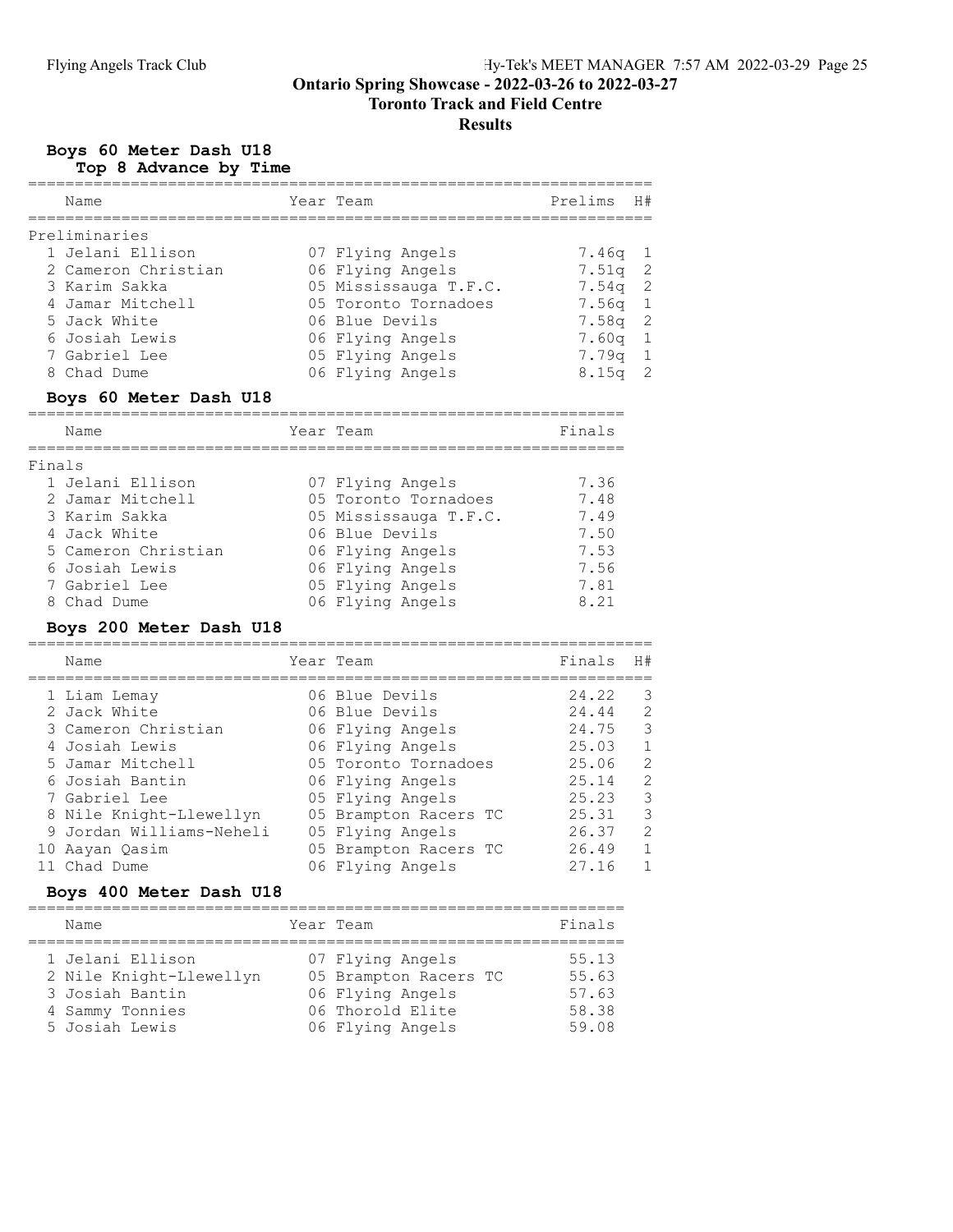#### Toronto Track and Field Centre

## Results

### Boys 800 Meter Run U18

| Name                                                                                                                                                     |            | Year Team                                                                                                                     | Finals                                             |                            |
|----------------------------------------------------------------------------------------------------------------------------------------------------------|------------|-------------------------------------------------------------------------------------------------------------------------------|----------------------------------------------------|----------------------------|
| 1 Nicholas Parsons<br>2 Sammy Tonnies<br>3 Saurang Puthenkulangara 06 Brampton Racers TC 2:18.35                                                         |            | 06 Blue Devils<br>06 Thorold Elite                                                                                            | 2:13.55<br>2:15.97                                 |                            |
| Boys 1500 Meter Run U18                                                                                                                                  |            |                                                                                                                               |                                                    |                            |
| Name                                                                                                                                                     |            | Year Team                                                                                                                     | Finals                                             |                            |
| 1 Saurang Puthenkulangara 06 Brampton Racers TC<br>2 Tolu Adebajo                                                                                        |            | 06 Flying Angels                                                                                                              | 4:37.86<br>4:38.71                                 |                            |
| Boys 60 Meter Hurdles 0.914m U18                                                                                                                         |            |                                                                                                                               |                                                    |                            |
| Name                                                                                                                                                     |            | Year Team                                                                                                                     | Finals                                             |                            |
| 1 Jordan Williams-Neheli 05 Flying Angels                                                                                                                |            |                                                                                                                               | 9.06                                               |                            |
| Boys 4x200 Meter Relay 4x200 U18                                                                                                                         |            |                                                                                                                               |                                                    |                            |
| Team                                                                                                                                                     |            |                                                                                                                               | Finals                                             |                            |
| 1 Flying Angels Academy 'A'<br>2 Blue Devils Athletics Club                                                                                              |            | $^{\bullet}$ A                                                                                                                | 1:40.84<br>1:42.50                                 | u18<br>u18                 |
| Boys High Jump U18                                                                                                                                       |            |                                                                                                                               |                                                    |                            |
| Name                                                                                                                                                     |            | Year Team                                                                                                                     | Finals                                             |                            |
| 1 Ashvin Balaramana<br>1.65 1.70 1.75 1.80<br>$\Omega$<br>$\Omega$<br>XO XXX                                                                             |            | ;=====================<br>06 United Tamil SC                                                                                  | 1.75m                                              |                            |
| Boys Long Jump U18                                                                                                                                       |            |                                                                                                                               |                                                    |                            |
| Name                                                                                                                                                     |            | Year Team                                                                                                                     | Finals                                             |                            |
| 1 Ashvin Balaramana                                                                                                                                      |            | 06 United Tamil SC                                                                                                            | ==========<br>5.92m                                |                            |
| 5.56m<br>FOUL<br>2 Liam Lemay<br>5.21m  4.12m  PASS<br>PASS                                                                                              | 5.73m PASS | 5.92m<br>FOUL<br>06 Blue Devils<br>5.63m<br>5.54m                                                                             | 5.63m                                              |                            |
| Men 60 Meter Dash Open<br>Top 8 Advance by Time                                                                                                          |            |                                                                                                                               |                                                    |                            |
| Name                                                                                                                                                     |            | Year Team                                                                                                                     | Prelims                                            | H#                         |
| ===============<br>Preliminaries<br>1 Melchisedek Baptiste<br>2 Oluchi Ugoh<br>3 Felimon Henok<br>4 Braenen Jamal<br>4 Ryan McClelland<br>6 Nathan Denny |            | 00 Unattached Ontario<br>01 Flying Angels<br>99 Blue Devils<br>93 Unattached Ontario<br>96 Toronto Racers<br>04 Flying Angels | 6.92q<br>7.04q<br>7.14q<br>7.19q<br>7.19q<br>7.22q | 2<br>1<br>1<br>3<br>2<br>2 |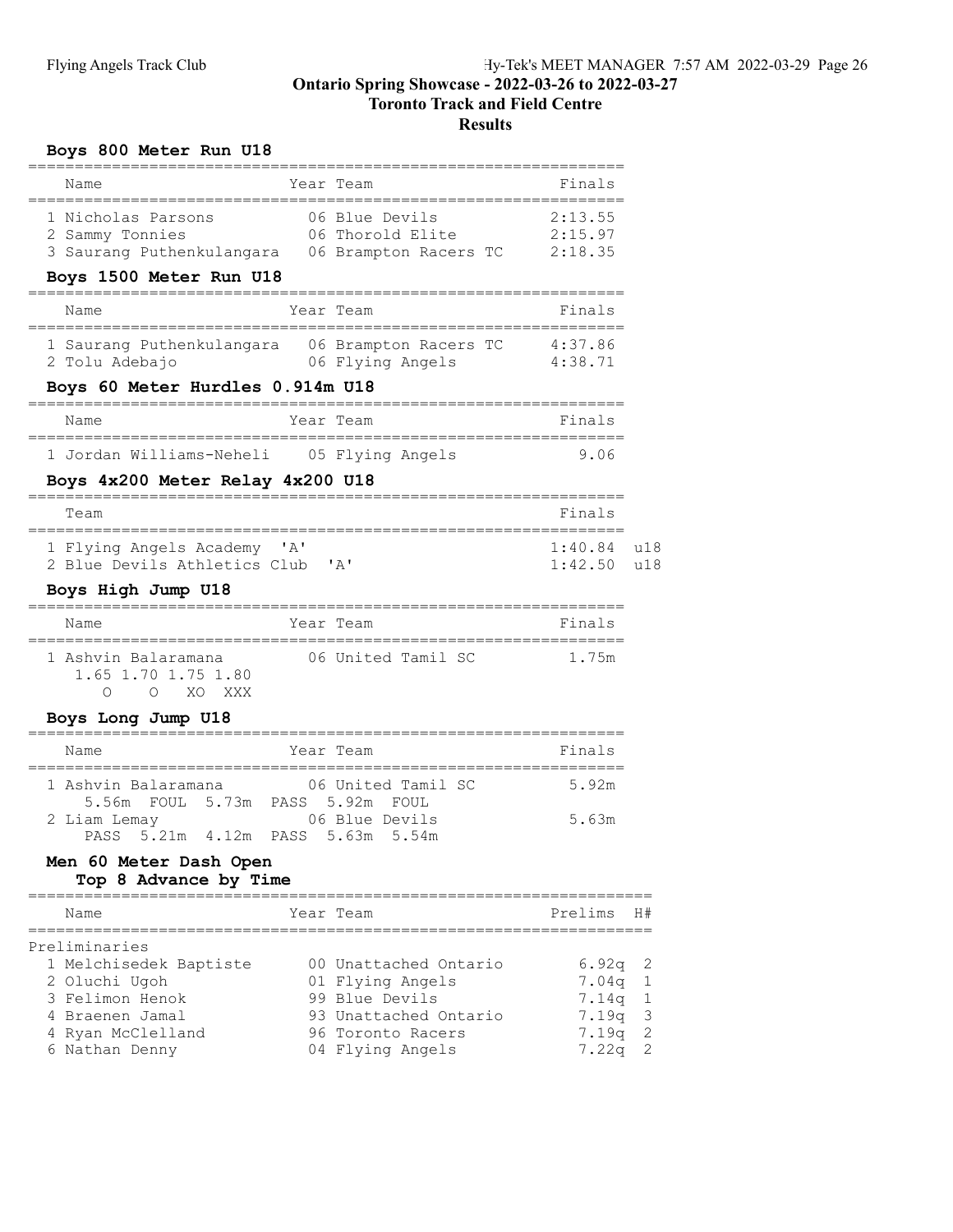Toronto Track and Field Centre

## Results

## ....Men 60 Meter Dash Open

| 7 Anthony Kwan         | 93 Toronto Racers     | $7.26q$ 3 |                |
|------------------------|-----------------------|-----------|----------------|
| 8 Sheldon Louza        | 00 Flying Angels      | 7.31a     | $\overline{1}$ |
| 9 John Hipolito        | 04 Mississauga T.F.C. | 7.41      |                |
| 10 Jelani Diseko       | 02 Flying Angels      | 7.42      | -3             |
| 11 Zachary Thompson    | 03 Flying Angels      | 7.45      | 2              |
| 12 Abeiku Darkwa       | 04 Centro Scuola      | 7.53      | 1              |
| 13 Christian Alvarez   | 04 Mississauga T.F.C. | 7.66      | 3              |
| 14 Stephen Kapumba Iii | 03 Flying Angels      | 7.74      | 3              |
| 15 Caleb Lai           | 04 Centro Scuola      | 7.93      | 3              |

#### Men 60 Meter Dash Open

|        | 11.11 00 110 001 001 0011 0001 |                       |        |
|--------|--------------------------------|-----------------------|--------|
|        | Name                           | Year Team             | Finals |
| Finals |                                |                       |        |
|        | 1 Melchisedek Baptiste         | 00 Unattached Ontario | 6.89   |
|        | 2 Oluchi Ugoh                  | 01 Flying Angels      | 6.95   |
|        | 3 Braenen Jamal                | 93 Unattached Ontario | 7.11   |
|        | 4 Ryan McClelland              | 96 Toronto Racers     | 7.18   |
|        | 5 Felimon Henok                | 99 Blue Devils        | 7.22   |
|        | 6 Anthony Kwan                 | 93 Toronto Racers     | 7.24   |
|        | 7 Sheldon Louza                | 00 Flying Angels      | 7.28   |

### Men 200 Meter Dash Open

| Name                | Year Team             | Finals | H#            |
|---------------------|-----------------------|--------|---------------|
| 1 Oluchi Ugoh       | 01 Flying Angels      | 22.46  | 3             |
| 2 Braenen Jamal     | 93 Unattached Ontario | 22.86  | 3             |
| 3 Felimon Henok     | 99 Blue Devils        | 23.31  | 3             |
| 4 Sheldon Louza     | 00 Flying Angels      | 23.49  | $\mathcal{L}$ |
| 5 Jelani Diseko     | 02 Flying Angels      | 24.52  | 3             |
| 6 Christian Alvarez | 04 Mississauga T.F.C. | 25.50  |               |
| 7 Zachary Thompson  | 03 Flying Angels      | 25.58  | $\mathcal{L}$ |
| 8 Francesco Audino  | 04 Flying Angels      | 27.01  |               |
| 9 Les Pecsi         | 99 Unattached Ontario | 28 17  | っ             |

### Men 400 Meter Dash Open

|  | Name               | Year Team |                  | Finals  |  |  |
|--|--------------------|-----------|------------------|---------|--|--|
|  |                    |           |                  |         |  |  |
|  | 1 Jordan Forrester |           | 04 Flying Angels | 55.46   |  |  |
|  | 2 Tamarri Lindo    |           | 03 Flying Angels | 55.63   |  |  |
|  | 3 Francesco Audino |           | 04 Flying Angels | 1:00.99 |  |  |

### Men 800 Meter Run Open

| Name            | Year Team      | Finals    |
|-----------------|----------------|-----------|
| 1 Kai Luong     | 04 Blue Devils | 2:17.03   |
| 2 Casper Josufi | 99 Blue Devils | $2.38$ 59 |